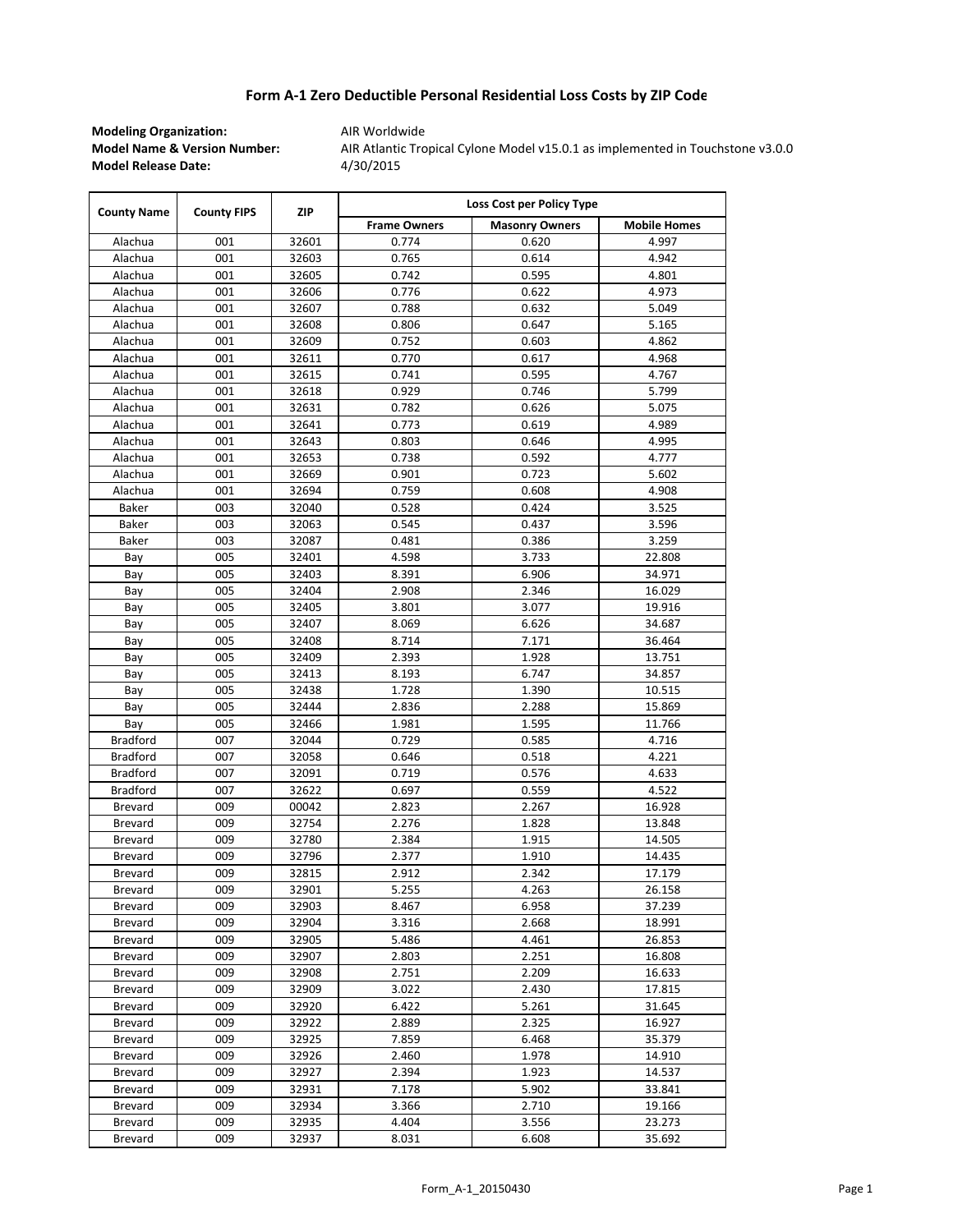**Modeling Organization:** AIR Worldwide **Model Release Date:** 4/30/2015

| <b>County Name</b> | <b>County FIPS</b> | <b>ZIP</b> | Loss Cost per Policy Type |                       |                     |  |
|--------------------|--------------------|------------|---------------------------|-----------------------|---------------------|--|
|                    |                    |            | <b>Frame Owners</b>       | <b>Masonry Owners</b> | <b>Mobile Homes</b> |  |
| <b>Brevard</b>     | 009                | 32940      | 3.832                     | 3.094                 | 20.869              |  |
| Brevard            | 009                | 32949      | 6.680                     | 5.452                 | 30.845              |  |
| Brevard            | 009                | 32950      | 5.764                     | 4.691                 | 27.801              |  |
| Brevard            | 009                | 32951      | 9.287                     | 7.680                 | 39.194              |  |
| <b>Brevard</b>     | 009                | 32952      | 4.184                     | 3.393                 | 22.909              |  |
| Brevard            | 009                | 32953      | 3.218                     | 2.597                 | 18.364              |  |
| Brevard            | 009                | 32955      | 3.417                     | 2.755                 | 19.260              |  |
| <b>Brevard</b>     | 009                | 32976      | 7.390                     | 6.041                 | 33.233              |  |
| Broward            | 011                | 00041      | 4.331                     | 3.481                 | 27.058              |  |
| Broward            | 011                | 33004      | 11.391                    | 9.383                 | 50.023              |  |
| Broward            | 011                | 33009      | 12.482                    | 10.308                | 53.448              |  |
| Broward            | 011                | 33019      | 14.272                    | 11.839                | 58.206              |  |
| Broward            | 011                | 33020      | 10.674                    | 8.767                 | 48.256              |  |
| Broward            | 011                | 33021      | 6.083                     | 4.917                 | 33.951              |  |
| Broward            | 011                | 33023      | 4.828                     | 3.885                 | 29.116              |  |
| Broward            | 011                | 33024      | 4.230                     | 3.398                 | 26.529              |  |
| Broward            | 011                | 33025      | 4.199                     | 3.372                 | 26.380              |  |
| Broward            | 011                | 33026      | 4.161                     | 3.342                 | 26.263              |  |
| Broward            | 011                | 33027      | 4.304                     | 3.458                 | 26.934              |  |
| Broward            | 011                | 33028      | 4.291                     | 3.446                 | 26.918              |  |
| Broward            | 011                | 33029      | 4.365                     | 3.507                 | 27.152              |  |
| Broward            | 011                | 33060      | 10.250                    | 8.410                 | 47.370              |  |
| Broward            | 011                | 33062      | 13.827                    | 11.455                | 57.592              |  |
| Broward            | 011                | 33063      | 4.110                     | 3.302                 | 26.059              |  |
| Broward            | 011                | 33064      | 10.326                    | 8.474                 | 47.717              |  |
| Broward            | 011                | 33065      | 4.142                     | 3.329                 | 26.210              |  |
| Broward            | 011                | 33066      | 4.610                     | 3.709                 | 28.266              |  |
| Broward            | 011                | 33067      | 4.098                     | 3.293                 | 26.042              |  |
| Broward            | 011                | 33068      | 4.097                     | 3.292                 | 25.970              |  |
| Broward            | 011                | 33069      | 5.571                     | 4.498                 | 32.071              |  |
| Broward            | 011                | 33071      | 4.129                     | 3.318                 | 26.150              |  |
| Broward            | 011                | 33073      | 4.261                     | 3.425                 | 26.831              |  |
| Broward            | 011                | 33076      | 4.156                     | 3.342                 | 26.295              |  |
| Broward            | 011                | 33301      | 11.636                    | 9.583                 | 50.882              |  |
| Broward            | 011                | 33304      | 11.992                    | 9.885                 | 52.079              |  |
| Broward            | 011                | 33305      | 11.639                    | 9.582                 | 51.248              |  |
| Broward            | 011                | 33306      | 12.853                    | 10.618                | 54.853              |  |
| Broward            | 011                | 33308      | 13.098                    | 10.825                | 55.596              |  |
| Broward            | 011                | 33309      | 5.408                     | 4.364                 | 31.426              |  |
| <b>Broward</b>     | 011                | 33311      | 6.023                     | 4.868                 | 33.754              |  |
| Broward            | 011                | 33312      | 6.013                     | 4.859                 | 33.706              |  |
| Broward            | 011                | 33313      | 4.132                     | 3.320                 | 26.101              |  |
| Broward            | 011                | 33314      | 4.245                     | 3.413                 | 26.623              |  |
| Broward            | 011                | 33315      | 8.836                     | 7.220                 | 42.698              |  |
| Broward            | 011                | 33316      | 12.729                    | 10.528                | 53.691              |  |
| Broward            | 011                | 33317      | 4.185                     | 3.364                 | 26.347              |  |
| Broward            | 011                | 33319      | 4.099                     | 3.292                 | 25.951              |  |
| Broward            | 011                | 33321      | 4.106                     | 3.299                 | 26.029              |  |
| Broward            | 011                | 33322      | 4.112                     | 3.303                 | 26.055              |  |
| Broward            | 011                | 33323      | 4.140                     | 3.326                 | 26.237              |  |
| Broward            | 011                | 33324      | 4.092                     | 3.287                 | 25.972              |  |
| Broward            | 011                | 33325      | 4.143                     | 3.327                 | 26.281              |  |
| Broward            | 011                | 33326      | 4.204                     | 3.378                 | 26.573              |  |
| Broward            | 011                | 33327      | 4.207                     | 3.382                 | 26.542              |  |
| Broward            | 011                | 33328      | 4.087                     | 3.283                 | 25.915              |  |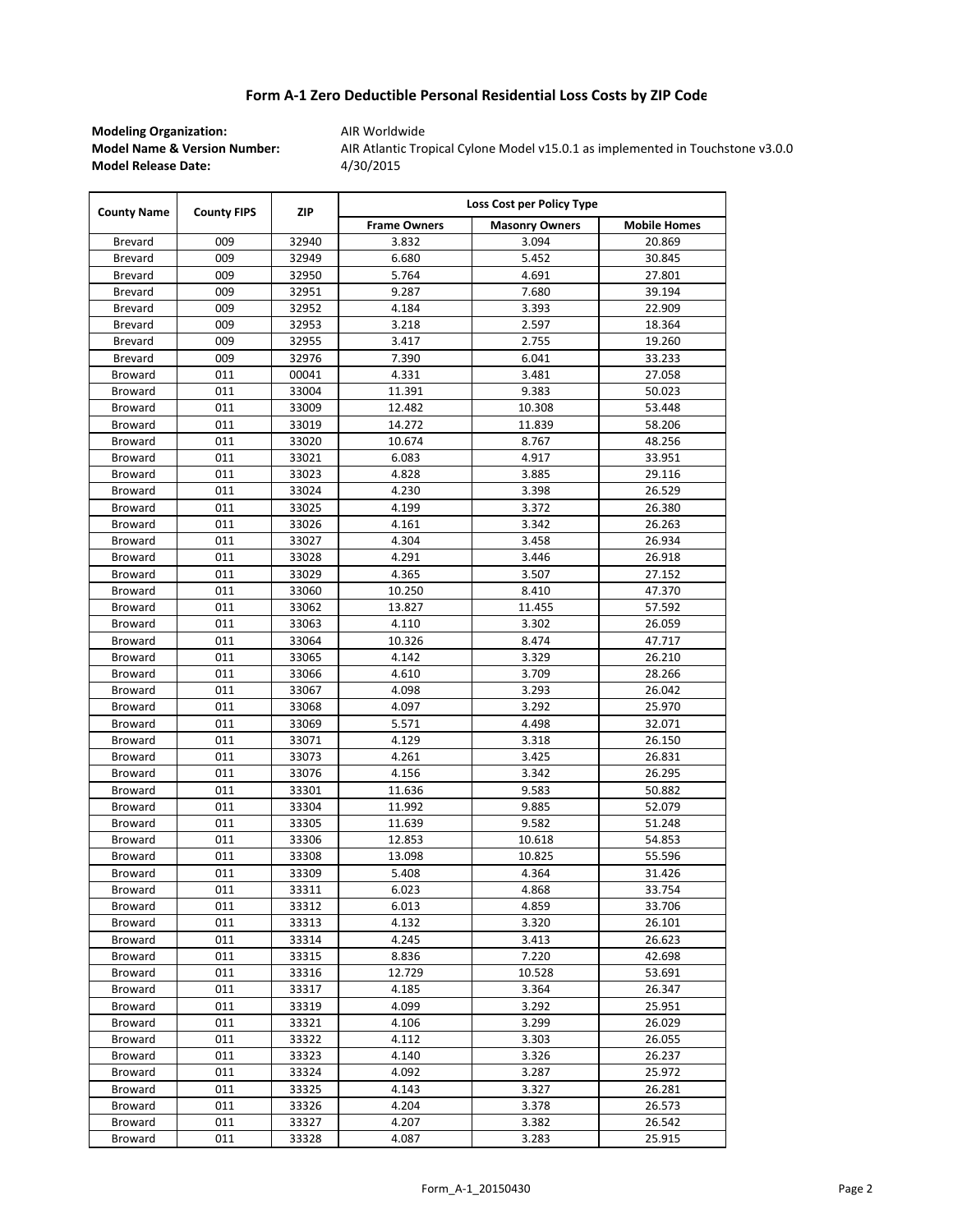**Modeling Organization:** AIR Worldwide **Model Release Date:** 4/30/2015

| <b>County Name</b> | <b>County FIPS</b> | ZIP   | Loss Cost per Policy Type |                       |                     |  |
|--------------------|--------------------|-------|---------------------------|-----------------------|---------------------|--|
|                    |                    |       | <b>Frame Owners</b>       | <b>Masonry Owners</b> | <b>Mobile Homes</b> |  |
| <b>Broward</b>     | 011                | 33330 | 4.132                     | 3.318                 | 26.224              |  |
| <b>Broward</b>     | 011                | 33331 | 4.242                     | 3.408                 | 26.720              |  |
| Broward            | 011                | 33332 | 4.269                     | 3.431                 | 26.798              |  |
| <b>Broward</b>     | 011                | 33334 | 9.651                     | 7.903                 | 45.558              |  |
| <b>Broward</b>     | 011                | 33351 | 4.115                     | 3.306                 | 26.058              |  |
| Broward            | 011                | 33441 | 11.879                    | 9.786                 | 52.314              |  |
| <b>Broward</b>     | 011                | 33442 | 6.157                     | 4.980                 | 34.482              |  |
| Calhoun            | 013                | 32421 | 1.289                     | 1.037                 | 8.064               |  |
| Calhoun            | 013                | 32424 | 1.281                     | 1.031                 | 7.906               |  |
| Calhoun            | 013                | 32430 | 1.384                     | 1.114                 | 8.556               |  |
| Calhoun            | 013                | 32449 | 1.637                     | 1.317                 | 9.786               |  |
| Charlotte          | 015                | 33946 | 6.697                     | 5.538                 | 28.369              |  |
| Charlotte          | 015                | 33947 | 4.737                     | 3.867                 | 21.936              |  |
| Charlotte          | 015                | 33948 | 2.937                     | 2.372                 | 15.330              |  |
| Charlotte          | 015                | 33950 | 3.268                     | 2.636                 | 17.196              |  |
| Charlotte          | 015                | 33952 | 2.765                     | 2.223                 | 15.185              |  |
| Charlotte          | 015                | 33953 | 2.419                     | 1.947                 | 13.348              |  |
| Charlotte          | 015                | 33954 | 2.434                     | 1.953                 | 13.822              |  |
| Charlotte          | 015                | 33955 | 3.253                     | 2.620                 | 17.668              |  |
| Charlotte          | 015                | 33980 | 2.592                     | 2.082                 | 14.633              |  |
| Charlotte          | 015                | 33981 | 3.109                     | 2.508                 | 16.260              |  |
| Charlotte          | 015                | 33982 | 2.322                     | 1.861                 | 13.628              |  |
| Charlotte          | 015                | 33983 | 2.409                     | 1.932                 | 13.823              |  |
| Charlotte          | 015                | 34224 | 4.693                     | 3.833                 | 21.655              |  |
| Citrus             | 017                | 34428 | 1.414                     | 1.135                 | 8.611               |  |
| Citrus             | 017                | 34429 | 1.458                     | 1.171                 | 8.804               |  |
| Citrus             | 017                | 34433 | 1.234                     | 0.990                 | 7.469               |  |
| Citrus             | 017                | 34434 | 1.259                     | 1.010                 | 7.588               |  |
| Citrus             | 017                | 34436 | 1.346                     | 1.079                 | 8.107               |  |
| Citrus             | 017                | 34442 | 1.324                     | 1.064                 | 7.835               |  |
| Citrus             | 017                | 34446 | 1.399                     | 1.123                 | 8.415               |  |
| Citrus             | 017                | 34448 | 1.504                     | 1.208                 | 9.003               |  |
| Citrus             | 017                | 34450 | 1.376                     | 1.105                 | 8.250               |  |
| Citrus             | 017                | 34452 | 1.366                     | 1.096                 | 8.161               |  |
| Citrus             | 017                | 34453 | 1.309                     | 1.052                 | 7.801               |  |
| Citrus             | 017                | 34461 | 1.308                     | 1.050                 | 7.787               |  |
| Citrus             | 017                | 34465 | 1.265                     | 1.015                 | 7.606               |  |
| Clay               | 019                | 32003 | 0.880                     | 0.706                 | 5.648               |  |
| Clay               | 019                | 32043 | 0.827                     | 0.663                 | 5.257               |  |
| Clay               | 019                | 32065 | 0.758                     | 0.609                 | 4.807               |  |
| Clay               | 019                | 32068 | 0.707                     | 0.567                 | 4.543               |  |
| Clay               | 019                | 32073 | 0.886                     | 0.711                 | 5.658               |  |
| Clay               | 019                | 32656 | 0.808                     | 0.648                 | 5.177               |  |
| Collier            | 021                | 34102 | 9.577                     | 7.937                 | 37.151              |  |
| Collier            | 021                | 34103 | 9.196                     | 7.577                 | 36.538              |  |
| Collier            | 021                | 34104 | 4.744                     | 3.838                 | 23.398              |  |
| Collier            | 021                | 34105 | 5.783                     | 4.699                 | 26.756              |  |
| Collier            | 021                | 34108 | 8.368                     | 6.881                 | 34.184              |  |
| Collier            | 021                | 34109 | 5.230                     | 4.245                 | 24.905              |  |
| Collier            | 021                | 34110 | 5.758                     | 4.685                 | 26.515              |  |
| Collier            | 021                | 34112 | 6.165                     | 5.019                 | 27.887              |  |
| Collier            | 021                | 34113 | 5.595                     | 4.543                 | 26.181              |  |
| Collier            | 021                | 34114 | 4.232                     | 3.415                 | 21.743              |  |
| Collier            | 021                | 34116 | 3.575                     | 2.877                 | 19.101              |  |
| Collier            | 021                | 34117 | 3.383                     | 2.721                 | 18.422              |  |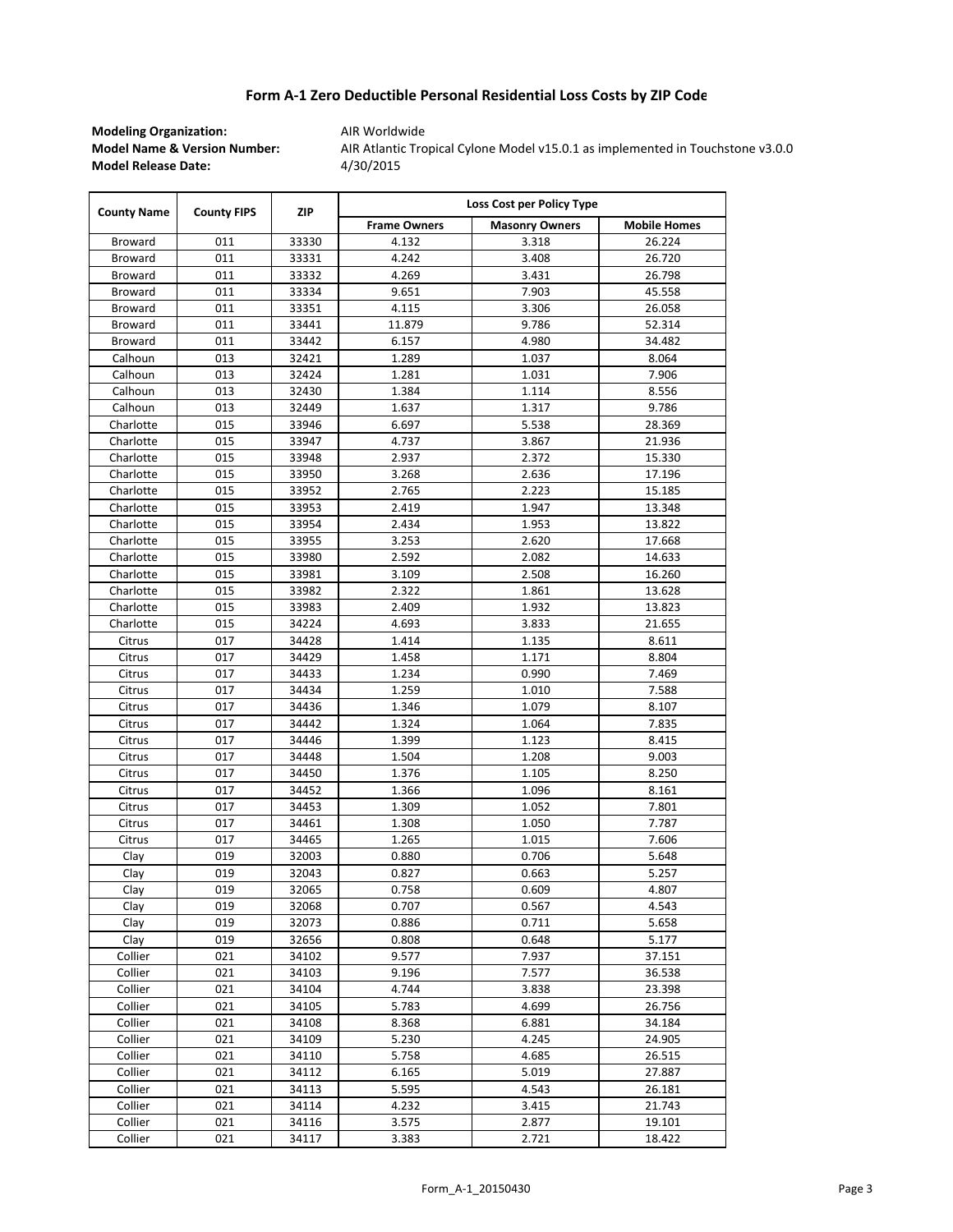**Modeling Organization:** AIR Worldwide **Model Release Date:** 4/30/2015

| <b>County Name</b> | <b>County FIPS</b> | <b>ZIP</b> | <b>Loss Cost per Policy Type</b> |                       |                     |  |
|--------------------|--------------------|------------|----------------------------------|-----------------------|---------------------|--|
|                    |                    |            | <b>Frame Owners</b>              | <b>Masonry Owners</b> | <b>Mobile Homes</b> |  |
| Collier            | 021                | 34119      | 3.429                            | 2.762                 | 18.411              |  |
| Collier            | 021                | 34120      | 3.375                            | 2.713                 | 18.468              |  |
| Collier            | 021                | 34140      | 8.812                            | 7.286                 | 35.482              |  |
| Collier            | 021                | 34141      | 5.483                            | 4.432                 | 26.461              |  |
| Collier            | 021                | 34142      | 3.372                            | 2.711                 | 18.825              |  |
| Collier            | 021                | 34145      | 11.407                           | 9.501                 | 42.891              |  |
| Columbia           | 023                | 32024      | 0.712                            | 0.572                 | 4.557               |  |
| Columbia           | 023                | 32025      | 0.588                            | 0.472                 | 3.867               |  |
| Columbia           | 023                | 32038      | 0.728                            | 0.586                 | 4.606               |  |
| Columbia           | 023                | 32055      | 0.564                            | 0.453                 | 3.749               |  |
| Columbia           | 023                | 32061      | 0.659                            | 0.529                 | 4.251               |  |
| DeSoto             | 027                | 34266      | 2.263                            | 1.812                 | 13.741              |  |
| DeSoto             | 027                | 34269      | 2.299                            | 1.843                 | 13.469              |  |
| Dixie              | 029                | 32628      | 0.834                            | 0.673                 | 5.229               |  |
| Dixie              | 029                | 32648      | 2.212                            | 1.805                 | 11.184              |  |
| Dixie              | 029                | 32680      | 0.912                            | 0.736                 | 5.727               |  |
| Duval              | 031                | 32202      | 0.808                            | 0.649                 | 5.211               |  |
| Duval              | 031                | 32204      | 0.782                            | 0.628                 | 5.077               |  |
| Duval              | 031                | 32205      | 0.778                            | 0.625                 | 5.098               |  |
| Duval              | 031                | 32206      | 0.783                            | 0.629                 | 5.064               |  |
| Duval              | 031                | 32207      | 0.823                            | 0.661                 | 5.318               |  |
| Duval              | 031                | 32208      | 0.717                            | 0.576                 | 4.688               |  |
| Duval              | 031                | 32209      | 0.761                            | 0.612                 | 4.956               |  |
| Duval              | 031                | 32210      | 0.803                            | 0.646                 | 5.225               |  |
| Duval              | 031                | 32211      | 0.822                            | 0.662                 | 5.245               |  |
| Duval              | 031                | 32212      | 0.854                            | 0.686                 | 5.473               |  |
| Duval              | 031                | 32214      | 0.862                            | 0.692                 | 5.518               |  |
| Duval              | 031                | 32216      | 0.858                            | 0.690                 | 5.508               |  |
| Duval              | 031                | 32217      | 0.861                            | 0.692                 | 5.555               |  |
| Duval              | 031                | 32218      | 0.696                            | 0.560                 | 4.519               |  |
| Duval              | 031                | 32219      | 0.641                            | 0.515                 | 4.240               |  |
| Duval              | 031                | 32220      | 0.648                            | 0.521                 | 4.185               |  |
| Duval              | 031                | 32221      | 0.675                            | 0.542                 | 4.360               |  |
| Duval              | 031                | 32222      | 0.705                            | 0.566                 | 4.561               |  |
| Duval              | 031                | 32223      | 0.900                            | 0.723                 | 5.757               |  |
| Duval              | 031                | 32224      | 1.022                            | 0.823                 | 6.416               |  |
| Duval              | 031                | 32225      | 0.910                            | 0.733                 | 5.795               |  |
| Duval              | 031                | 32226      | 0.807                            | 0.651                 | 5.103               |  |
| Duval              | 031                | 32227      | 2.441                            | 1.996                 | 12.902              |  |
| Duval              | 031                | 32233      | 2.168                            | 1.768                 | 11.679              |  |
| Duval              | 031                | 32234      | 0.587                            | 0.471                 | 3.900               |  |
| Duval              | 031                | 32244      | 0.864                            | 0.694                 | 5.619               |  |
| Duval              | 031                | 32246      | 0.828                            | 0.666                 | 5.291               |  |
| Duval              | 031                | 32250      | 2.147                            | 1.747                 | 11.556              |  |
| Duval              | 031                | 32254      | 0.769                            | 0.618                 | 5.002               |  |
| Duval              | 031                | 32256      | 0.806                            | 0.648                 | 5.219               |  |
| Duval              | 031                | 32257      | 0.901                            | 0.725                 | 5.751               |  |
| Duval              | 031                | 32258      | 0.839                            | 0.676                 | 5.391               |  |
| Duval              | 031                | 32266      | 2.278                            | 1.864                 | 11.995              |  |
| Duval              | 031                | 32277      | 0.757                            | 0.609                 | 4.912               |  |
| Escambia           | 033                | 32501      | 6.394                            | 5.206                 | 30.744              |  |
| Escambia           | 033                | 32502      | 6.994                            | 5.702                 | 32.931              |  |
| Escambia           | 033                | 32503      | 5.868                            | 4.771                 | 28.720              |  |
| Escambia           | 033                | 32504      | 5.165                            | 4.186                 | 26.077              |  |
| Escambia           | 033                | 32505      | 4.779                            | 3.878                 | 24.671              |  |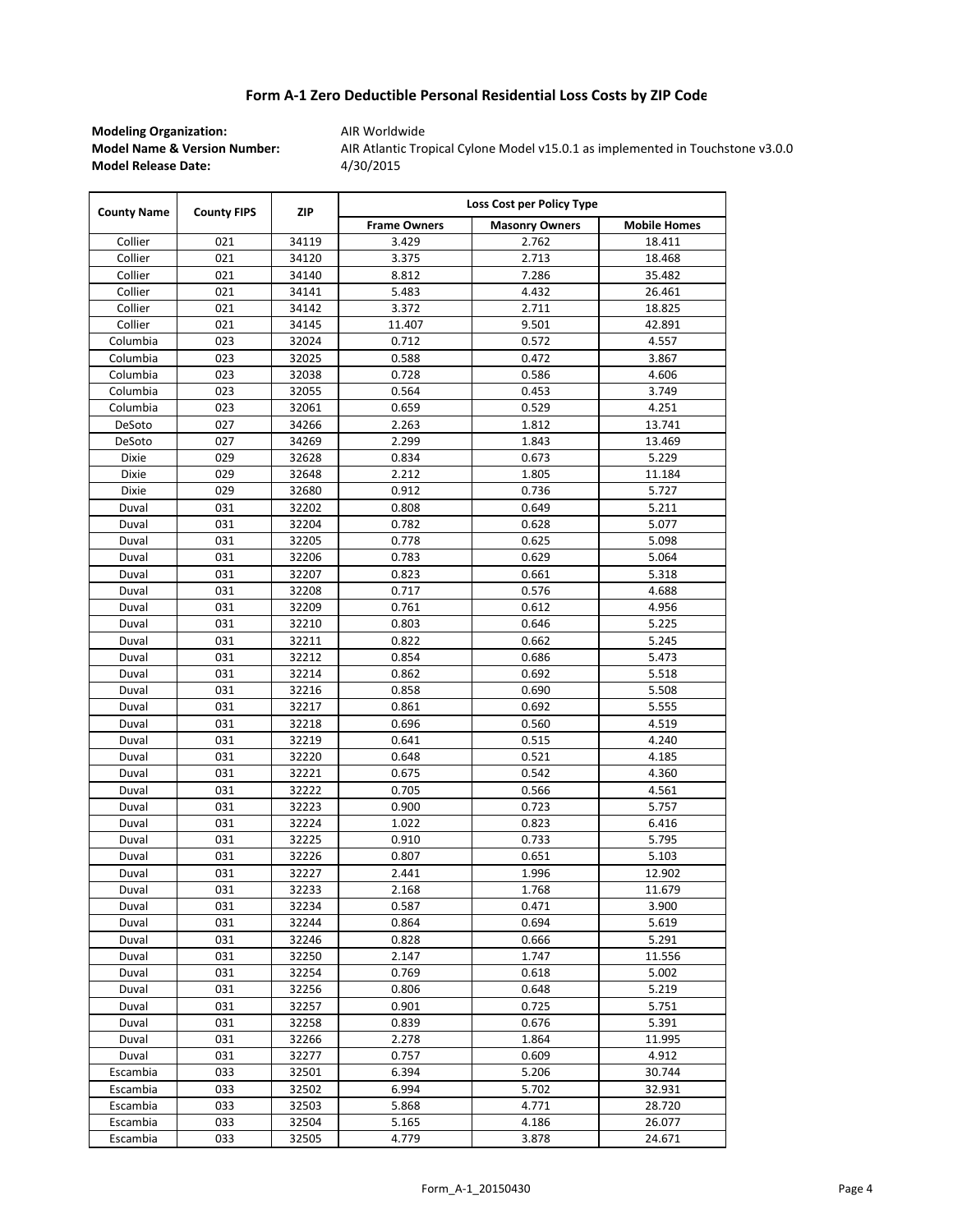**Modeling Organization:** AIR Worldwide **Model Release Date:** 4/30/2015

| <b>County Name</b> | <b>County FIPS</b> | <b>ZIP</b>     | Loss Cost per Policy Type |                       |                     |  |
|--------------------|--------------------|----------------|---------------------------|-----------------------|---------------------|--|
|                    |                    |                | <b>Frame Owners</b>       | <b>Masonry Owners</b> | <b>Mobile Homes</b> |  |
| Escambia           | 033                | 32506          | 5.302                     | 4.296                 | 26.875              |  |
| Escambia           | 033                | 32507          | 9.151                     | 7.493                 | 39.539              |  |
| Escambia           | 033                | 32508          | 10.764                    | 8.863                 | 44.338              |  |
| Escambia           | 033                | 32511          | 5.982                     | 4.863                 | 29.160              |  |
| Escambia           | 033                | 32514          | 3.807                     | 3.074                 | 20.630              |  |
| Escambia           | 033                | 32526          | 2.993                     | 2.414                 | 17.375              |  |
| Escambia           | 033                | 32533          | 2.464                     | 1.984                 | 14.867              |  |
| Escambia           | 033                | 32534          | 2.780                     | 2.240                 | 16.285              |  |
| Escambia           | 033                | 32535          | 1.451                     | 1.166                 | 9.662               |  |
| Escambia           | 033                | 32568          | 1.563                     | 1.257                 | 10.257              |  |
| Escambia           | 033                | 32577          | 1.947                     | 1.565                 | 12.294              |  |
| Flagler            | 035                | 32110          | 0.989                     | 0.793                 | 6.765               |  |
| Flagler            | 035                | 32136          | 3.368                     | 2.724                 | 17.657              |  |
| Flagler            | 035                | 32137          | 2.195                     | 1.769                 | 12.496              |  |
| Flagler            | 035                | 32164          | 1.324                     | 1.062                 | 8.560               |  |
| Franklin           | 037                | 32320          | 7.369                     | 6.066                 | 29.509              |  |
| Franklin           | 037                | 32322          | 5.799                     | 4.768                 | 23.778              |  |
| Franklin           | 037                | 32328          | 7.301                     | 6.028                 | 29.686              |  |
| Gadsden            | 039                | 32324          | 0.881                     | 0.708                 | 5.620               |  |
| Gadsden            | 039                | 32332          | 0.845                     | 0.679                 | 5.342               |  |
| Gadsden            | 039                | 32333          | 0.743                     | 0.597                 | 4.706               |  |
| Gadsden            | 039                | 32343          | 0.873                     | 0.703                 | 5.381               |  |
| Gadsden            | 039                | 32351          | 0.875                     | 0.704                 | 5.477               |  |
| Gadsden            | 039                | 32352          | 0.797                     | 0.641                 | 5.069               |  |
| Gilchrist          | 041                | 32619          | 0.871                     | 0.702                 | 5.276               |  |
| Gilchrist          | 041                | 32693          | 1.013                     | 0.820                 | 5.957               |  |
| Glades             | 043                | 33471          | 3.039                     | 2.438                 | 18.046              |  |
| Gulf               | 045                | 32456          | 5.538                     | 4.511                 | 25.401              |  |
| Gulf               | 045                | 32465          | 1.976                     | 1.591                 | 11.404              |  |
| Hamilton           | 047                | 32052          | 0.473                     | 0.379                 | 3.215               |  |
| Hamilton           | 047                | 32053          | 0.469                     | 0.376                 | 3.195               |  |
| Hamilton           | 047                | 32096          | 0.533                     | 0.428                 | 3.590               |  |
| Hardee             | 049                | 33834          | 2.053                     | 1.645                 | 12.315              |  |
| Hardee             | 049                | 33865          | 2.119                     | 1.699                 | 12.475              |  |
| Hardee             | 049                | 33873          | 2.090                     | 1.676                 | 12.586              |  |
| Hardee             | 049                | 33890          | 2.067                     | 1.655                 | 12.514              |  |
|                    | 051                | 33440          | 3.943                     | 3.163                 | 22.088              |  |
| Hendry             | 051                |                |                           | 2.483                 |                     |  |
| Hendry<br>Hernando | 053                | 33935<br>34601 | 3.089<br>1.475            | 1.186                 | 17.264<br>8.542     |  |
| Hernando           | 053                | 34602          | 1.515                     | 1.219                 | 8.890               |  |
| Hernando           | 053                |                |                           |                       |                     |  |
| Hernando           | 053                | 34604<br>34606 | 1.640<br>2.463            | 1.322<br>1.997        | 9.480<br>12.936     |  |
| Hernando           | 053                |                |                           |                       |                     |  |
|                    | 053                | 34607          | 3.549<br>1.844            | 2.899<br>1.488        | 16.758              |  |
| Hernando           |                    | 34608          |                           |                       | 10.359              |  |
| Hernando           | 053                | 34609          | 1.722                     | 1.387                 | 9.817               |  |
| Hernando           | 053                | 34613          | 1.675                     | 1.350                 | 9.633               |  |
| Hernando           | 053                | 34614          | 1.546                     | 1.245                 | 9.030               |  |
| Highlands          | 055                | 33825          | 1.981                     | 1.586                 | 12.252              |  |
| Highlands          | 055                | 33852          | 2.669                     | 2.139                 | 16.246              |  |
| <b>Highlands</b>   | 055                | 33857          | 3.123                     | 2.506                 | 18.687              |  |
| Highlands          | 055                | 33870          | 2.009                     | 1.608                 | 12.473              |  |
| Highlands          | 055                | 33872          | 1.988                     | 1.591                 | 12.362              |  |
| Highlands          | 055                | 33875          | 2.088                     | 1.671                 | 12.891              |  |
| Highlands          | 055                | 33876          | 2.821                     | 2.261                 | 16.460              |  |
| Highlands          | 055                | 33960          | 2.512                     | 2.011                 | 15.479              |  |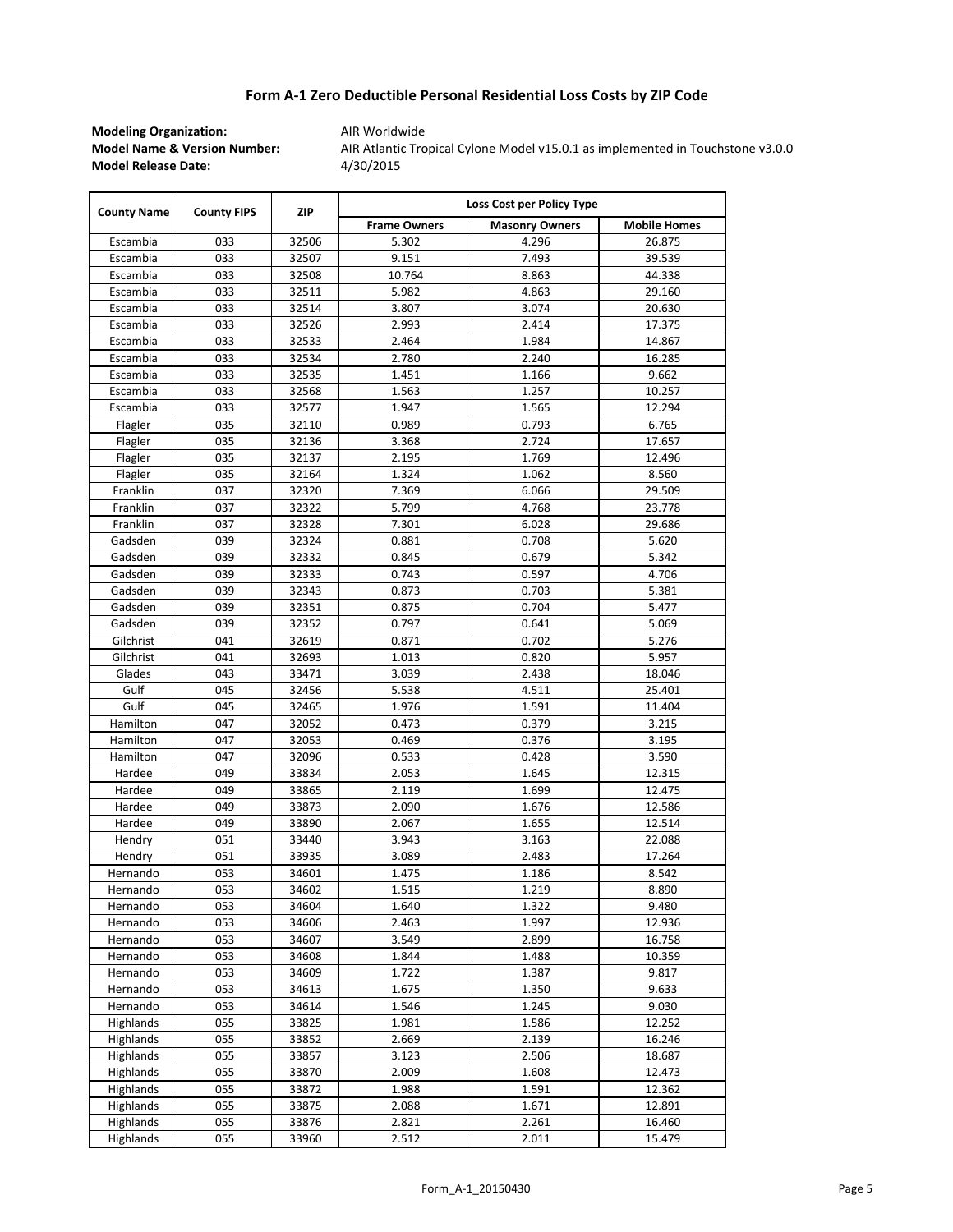**Modeling Organization:** AIR Worldwide **Model Release Date:** 4/30/2015

| <b>County Name</b>  | <b>County FIPS</b> | <b>ZIP</b> | <b>Loss Cost per Policy Type</b> |                       |                     |  |
|---------------------|--------------------|------------|----------------------------------|-----------------------|---------------------|--|
|                     |                    |            | <b>Frame Owners</b>              | <b>Masonry Owners</b> | <b>Mobile Homes</b> |  |
| Hillsborough        | 057                | 33510      | 1.833                            | 1.474                 | 10.863              |  |
| Hillsborough        | 057                | 33511      | 1.930                            | 1.553                 | 11.278              |  |
| Hillsborough        | 057                | 33527      | 1.781                            | 1.428                 | 10.529              |  |
| Hillsborough        | 057                | 33534      | 2.851                            | 2.309                 | 15.099              |  |
| Hillsborough        | 057                | 33547      | 1.933                            | 1.550                 | 11.357              |  |
| Hillsborough        | 057                | 33548      | 1.926                            | 1.555                 | 10.845              |  |
| Hillsborough        | 057                | 33549      | 1.884                            | 1.521                 | 10.738              |  |
| Hillsborough        | 057                | 33556      | 1.983                            | 1.604                 | 11.003              |  |
| Hillsborough        | 057                | 33558      | 2.001                            | 1.619                 | 11.080              |  |
| Hillsborough        | 057                | 33563      | 1.808                            | 1.451                 | 10.831              |  |
| Hillsborough        | 057                | 33565      | 1.788                            | 1.435                 | 10.618              |  |
| Hillsborough        | 057                | 33566      | 1.794                            | 1.439                 | 10.781              |  |
| Hillsborough        | 057                | 33567      | 1.752                            | 1.405                 | 10.590              |  |
| Hillsborough        | 057                | 33569      | 2.075                            | 1.671                 | 11.963              |  |
| Hillsborough        | 057                | 33570      | 3.253                            | 2.635                 | 17.171              |  |
| Hillsborough        | 057                | 33572      | 3.275                            | 2.658                 | 17.047              |  |
| Hillsborough        | 057                | 33573      | 2.393                            | 1.927                 | 13.501              |  |
| Hillsborough        | 057                | 33578      | 2.437                            | 1.969                 | 13.380              |  |
| Hillsborough        | 057                | 33579      | 2.147                            | 1.728                 | 12.354              |  |
| Hillsborough        | 057                | 33584      | 1.756                            | 1.411                 | 10.544              |  |
| Hillsborough        | 057                | 33592      | 1.773                            | 1.427                 | 10.550              |  |
| Hillsborough        | 057                | 33594      | 1.828                            | 1.468                 | 10.682              |  |
| Hillsborough        | 057                | 33596      | 1.921                            | 1.542                 | 11.096              |  |
| Hillsborough        | 057                | 33598      | 2.229                            | 1.791                 | 12.819              |  |
| Hillsborough        | 057                | 33602      | 2.851                            | 2.315                 | 14.617              |  |
| Hillsborough        | 057                | 33603      | 2.431                            | 1.967                 | 12.999              |  |
| Hillsborough        | 057                | 33604      | 1.964                            | 1.584                 | 11.141              |  |
| Hillsborough        | 057                | 33605      | 2.487                            | 2.015                 | 13.207              |  |
| Hillsborough        | 057                | 33606      | 3.264                            | 2.659                 | 16.169              |  |
| Hillsborough        | 057                | 33607      | 3.283                            | 2.675                 | 16.069              |  |
| Hillsborough        | 057                | 33609      | 3.678                            | 3.014                 | 17.339              |  |
| Hillsborough        | 057                | 33610      | 1.943                            | 1.566                 | 11.094              |  |
| Hillsborough        | 057                | 33611      | 4.582                            | 3.761                 | 20.849              |  |
| Hillsborough        | 057                | 33612      | 1.853                            | 1.493                 | 10.673              |  |
| Hillsborough        | 057                | 33613      | 1.856                            | 1.496                 | 10.663              |  |
| Hillsborough        | 057                | 33614      | 2.465                            | 1.998                 | 12.960              |  |
| Hillsborough        | 057                | 33615      | 3.435                            | 2.815                 | 16.331              |  |
| Hillsborough        | 057                | 33616      | 5.029                            | 4.143                 | 21.807              |  |
| Hillsborough        | 057                | 33617      | 1.823                            | 1.469                 | 10.569              |  |
| Hillsborough        | 057                | 33618      | 1.919                            | 1.547                 | 10.854              |  |
| Hillsborough        | 057                | 33619      | 2.370                            | 1.916                 | 12.892              |  |
| Hillsborough        | 057                | 33620      | 1.833                            | 1.478                 | 10.598              |  |
| Hillsborough        | 057                | 33621      | 4.858                            | 3.999                 | 20.847              |  |
| Hillsborough        | 057                | 33624      | 1.977                            | 1.596                 | 11.042              |  |
| Hillsborough        | 057                | 33625      | 2.153                            | 1.742                 | 11.685              |  |
| Hillsborough        | 057                | 33626      | 2.546                            | 2.068                 | 13.362              |  |
| Hillsborough        | 057                | 33629      | 3.929                            | 3.228                 | 18.028              |  |
| Hillsborough        | 057                | 33634      | 3.262                            | 2.685                 | 15.248              |  |
| Hillsborough        | 057                | 33635      | 3.038                            | 2.493                 | 14.506              |  |
| Hillsborough        | 057                | 33637      | 1.795                            | 1.445                 | 10.495              |  |
| Hillsborough        | 057                | 33647      | 1.820                            | 1.468                 | 10.677              |  |
| Holmes              | 059                | 32425      | 1.125                            | 0.904                 | 7.273               |  |
| Holmes              | 059                | 32464      | 1.139                            | 0.915                 | 7.381               |  |
| Indian River        | 061                | 00087      | 3.156                            | 2.534                 | 18.615              |  |
| <b>Indian River</b> | 061                | 32948      | 3.419                            | 2.748                 | 19.970              |  |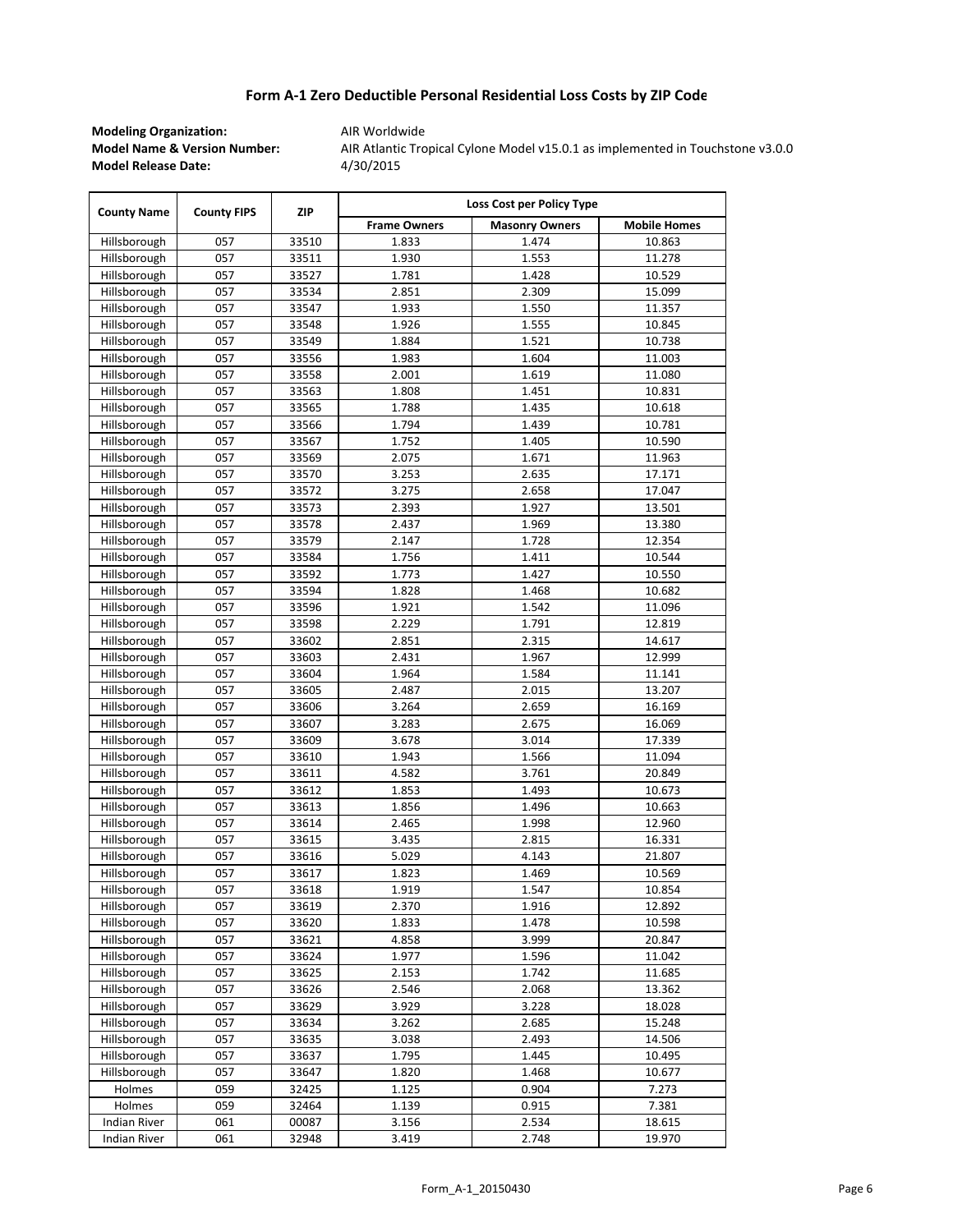**Modeling Organization:** AIR Worldwide **Model Release Date:** 4/30/2015

| <b>County Name</b>  | <b>County FIPS</b> | <b>ZIP</b> | Loss Cost per Policy Type |                       |                     |  |
|---------------------|--------------------|------------|---------------------------|-----------------------|---------------------|--|
|                     |                    |            | <b>Frame Owners</b>       | <b>Masonry Owners</b> | <b>Mobile Homes</b> |  |
| <b>Indian River</b> | 061                | 32958      | 6.635                     | 5.393                 | 31.214              |  |
| <b>Indian River</b> | 061                | 32960      | 7.707                     | 6.280                 | 35.678              |  |
| <b>Indian River</b> | 061                | 32962      | 7.397                     | 6.024                 | 34.866              |  |
| <b>Indian River</b> | 061                | 32963      | 11.494                    | 9.501                 | 47.350              |  |
| Indian River        | 061                | 32966      | 4.102                     | 3.302                 | 22.941              |  |
| <b>Indian River</b> | 061                | 32967      | 5.167                     | 4.178                 | 26.719              |  |
| <b>Indian River</b> | 061                | 32968      | 5.004                     | 4.037                 | 26.640              |  |
| Jackson             | 063                | 32420      | 1.297                     | 1.043                 | 8.182               |  |
| Jackson             | 063                | 32423      | 0.847                     | 0.681                 | 5.494               |  |
| Jackson             | 063                | 32426      | 0.950                     | 0.763                 | 6.105               |  |
| Jackson             | 063                | 32431      | 1.072                     | 0.861                 | 6.994               |  |
| Jackson             | 063                | 32440      | 1.014                     | 0.814                 | 6.646               |  |
| Jackson             | 063                | 32442      | 1.004                     | 0.807                 | 6.332               |  |
| Jackson             | 063                | 32443      | 0.928                     | 0.746                 | 5.946               |  |
| Jackson             | 063                | 32445      | 0.847                     | 0.681                 | 5.505               |  |
| Jackson             | 063                | 32446      | 0.970                     | 0.779                 | 6.175               |  |
| Jackson             | 063                | 32448      | 1.029                     | 0.827                 | 6.698               |  |
| Jackson             | 063                | 32460      | 0.923                     | 0.742                 | 5.872               |  |
| Jefferson           | 065                | 32336      | 0.673                     | 0.541                 | 4.367               |  |
| Jefferson           | 065                | 32344      | 0.617                     | 0.496                 | 4.060               |  |
| Lafayette           | 067                | 32013      | 0.728                     | 0.585                 | 4.487               |  |
| Lafayette           | 067                | 32066      | 0.753                     | 0.605                 | 4.650               |  |
| Lake                | 069                | 32102      | 1.151                     | 0.922                 | 7.424               |  |
| Lake                | 069                | 32159      | 1.385                     | 1.109                 | 8.698               |  |
| Lake                | 069                | 32702      | 1.102                     | 0.882                 | 7.227               |  |
| Lake                | 069                | 32726      | 1.698                     | 1.361                 | 10.490              |  |
| Lake                | 069                | 32735      | 1.609                     | 1.289                 | 9.973               |  |
| Lake                | 069                | 32736      | 1.288                     | 1.031                 | 8.301               |  |
| Lake                | 069                | 32757      | 1.678                     | 1.344                 | 10.408              |  |
| Lake                | 069                | 32767      | 1.109                     | 0.887                 | 7.286               |  |
| Lake                | 069                | 32776      | 1.313                     | 1.051                 | 8.451               |  |
| Lake                | 069                | 32778      | 1.856                     | 1.488                 | 11.303              |  |
| Lake                | 069                | 32784      | 1.364                     | 1.092                 | 8.660               |  |
| Lake                | 069                | 34705      | 2.028                     | 1.627                 | 12.166              |  |
| Lake                | 069                | 34711      | 1.867                     | 1.496                 | 11.435              |  |
| Lake                | 069                | 34714      | 1.572                     | 1.259                 | 9.933               |  |
| Lake                | 069                | 34715      | 1.970                     | 1.579                 | 11.964              |  |
| Lake                | 069                | 34731      | 1.569                     | 1.257                 | 9.676               |  |
| Lake                | 069                | 34736      | 1.611                     | 1.291                 | 9.977               |  |
| Lake                | 069                | 34737      | 1.784                     | 1.430                 | 10.956              |  |
| Lake                | 069                | 34748      | 1.706                     | 1.366                 | 10.474              |  |
| Lake                | 069                | 34753      | 1.558                     | 1.248                 | 9.670               |  |
| Lake                | 069                | 34756      | 2.101                     | 1.684                 | 12.684              |  |
| Lake                | 069                | 34762      | 1.687                     | 1.351                 | 10.353              |  |
| Lake                | 069                | 34788      | 1.859                     | 1.490                 | 11.299              |  |
| Lake                | 069                | 34797      | 1.683                     | 1.348                 | 10.421              |  |
| Lee                 | 071                | 33901      | 2.678                     | 2.153                 | 14.955              |  |
| Lee                 | 071                | 33903      | 2.587                     | 2.076                 | 14.687              |  |
| Lee                 | 071                | 33904      | 3.081                     | 2.482                 | 15.955              |  |
| Lee                 | 071                | 33905      | 2.644                     | 2.123                 | 15.058              |  |
| Lee                 | 071                | 33907      | 2.853                     | 2.297                 | 15.632              |  |
| Lee                 | 071                | 33908      | 4.624                     | 3.762                 | 21.778              |  |
| Lee                 | 071                | 33909      | 2.613                     | 2.097                 | 14.761              |  |
| Lee                 | 071                | 33912      | 2.947                     | 2.371                 | 16.147              |  |
| Lee                 | 071                | 33913      | 2.948                     | 2.371                 | 16.246              |  |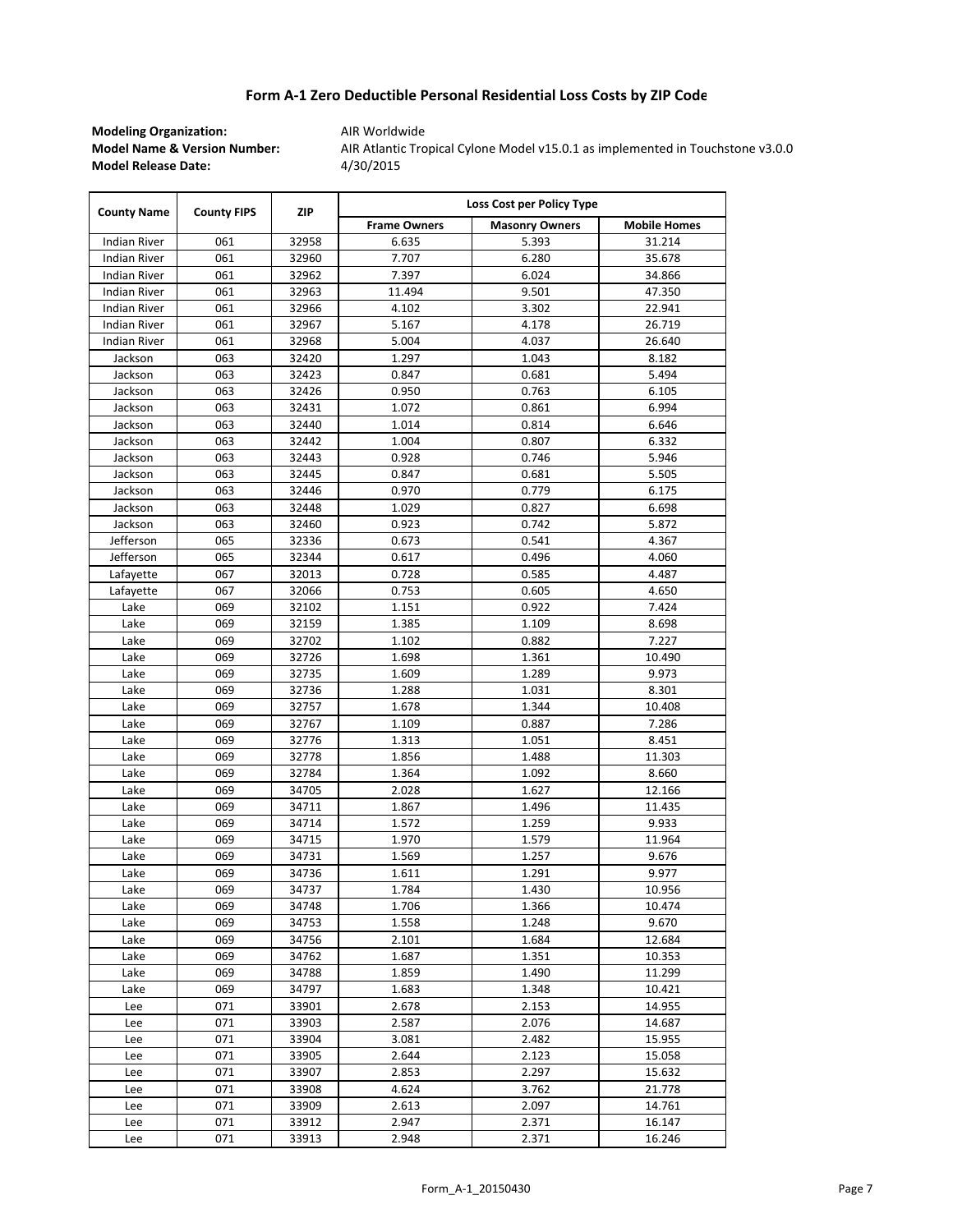**Modeling Organization:** AIR Worldwide **Model Release Date:** 4/30/2015

| <b>Mobile Homes</b><br><b>Frame Owners</b><br><b>Masonry Owners</b><br>071<br>33914<br>2.979<br>18.121<br>Lee<br>3.686<br>071<br>2.147<br>15.005<br>33916<br>2.673<br>Lee<br>071<br>2.527<br>2.027<br>14.496<br>33917<br>Lee<br>071<br>2.480<br>16.452<br>33919<br>3.073<br>Lee<br>071<br>2.272<br>Lee<br>33920<br>2.830<br>16.056<br>071<br>33921<br>8.420<br>6.980<br>34.582<br>Lee<br>071<br>33922<br>5.947<br>4.844<br>27.826<br>Lee<br>7.364<br>071<br>33924<br>8.909<br>36.392<br>Lee<br>071<br>33928<br>3.655<br>2.950<br>19.148<br>Lee<br>071<br>5.927<br>33931<br>7.162<br>28.719<br>Lee<br>071<br>2.495<br>33936<br>3.102<br>17.051<br>Lee<br>071<br>4.579<br>25.576<br>33956<br>5.605<br>Lee<br>9.972<br>8.298<br>071<br>33957<br>38.017<br>Lee<br>071<br>33966<br>2.830<br>2.275<br>15.703<br>Lee<br>071<br>33967<br>3.443<br>2.775<br>18.205<br>Lee<br>071<br>33971<br>2.806<br>2.255<br>15.654<br>Lee<br>071<br>2.461<br>33972<br>3.058<br>16.878<br>Lee<br>071<br>33973<br>2.816<br>2.263<br>15.770<br>Lee<br>071<br>2.593<br>33974<br>3.223<br>17.609<br>Lee<br>071<br>2.362<br>33976<br>2.935<br>16.323<br>Lee<br>071<br>2.744<br>2.203<br>15.284<br>33990<br>Lee<br>2.522<br>16.935<br>071<br>33991<br>3.138<br>Lee<br>2.447<br>071<br>33993<br>3.048<br>16.739<br>Lee<br>071<br>5.596<br>34134<br>6.832<br>29.407<br>Lee<br>071<br>34135<br>4.084<br>3.301<br>20.813<br>Lee<br>073<br>0.664<br>32301<br>0.827<br>5.133<br>Leon<br>5.177<br>073<br>32303<br>0.835<br>0.672<br>Leon<br>073<br>32304<br>0.675<br>5.192<br>Leon<br>0.840<br>073<br>32305<br>0.880<br>0.707<br>5.356<br>Leon<br>073<br>32306<br>0.832<br>0.669<br>5.157<br>Leon<br>073<br>32307<br>0.671<br>5.174<br>0.836<br>Leon<br>073<br>32308<br>0.797<br>0.640<br>4.980<br>Leon<br>073<br>32309<br>0.724<br>0.582<br>4.597<br>Leon<br>073<br>32310<br>0.886<br>0.712<br>5.417<br>Leon<br>073<br>32311<br>0.650<br>4.996<br>0.808<br>Leon<br>073<br>32312<br>0.739<br>0.594<br>4.708<br>Leon<br>073<br>Leon<br>32317<br>0.758<br>0.609<br>4.729<br>073<br>32399<br>0.828<br>0.666<br>5.140<br>Leon<br>6.321<br>075<br>32621<br>1.010<br>0.810<br>Levy<br>075<br>32625<br>3.407<br>2.801<br>15.897<br>Levy<br>075<br>32626<br>1.007<br>0.815<br>6.244<br>Levy<br>075<br>1.200<br>0.961<br>7.484<br>Levy<br>32668<br>075<br>32696<br>1.039<br>0.832<br>6.599<br>Levy<br>075<br>0.956<br>7.478<br>34449<br>1.192<br>Levy<br>075<br>2.041<br>12.673<br>34498<br>2.506<br>Levy<br>Liberty<br>077<br>32321<br>1.207<br>0.971<br>7.487<br>077<br>0.937<br>7.199<br>Liberty<br>32334<br>1.164<br>079<br>32059<br>0.543<br>0.436<br>3.587<br>Madison<br>0.478<br>Madison<br>079<br>32331<br>0.595<br>3.864<br>Madison<br>079<br>32340<br>0.554<br>0.445<br>3.655<br>Madison<br>079<br>0.397<br>32350<br>0.495<br>3.337<br>081<br>34201<br>2.243<br>1.804<br>12.423<br>Manatee<br>081<br>34202<br>2.164<br>1.738<br>12.244<br>Manatee<br>081<br>2.728<br>2.204<br>14.219<br>Manatee<br>34203 | <b>County Name</b> | <b>County FIPS</b> | <b>ZIP</b> | Loss Cost per Policy Type |       |        |  |
|-----------------------------------------------------------------------------------------------------------------------------------------------------------------------------------------------------------------------------------------------------------------------------------------------------------------------------------------------------------------------------------------------------------------------------------------------------------------------------------------------------------------------------------------------------------------------------------------------------------------------------------------------------------------------------------------------------------------------------------------------------------------------------------------------------------------------------------------------------------------------------------------------------------------------------------------------------------------------------------------------------------------------------------------------------------------------------------------------------------------------------------------------------------------------------------------------------------------------------------------------------------------------------------------------------------------------------------------------------------------------------------------------------------------------------------------------------------------------------------------------------------------------------------------------------------------------------------------------------------------------------------------------------------------------------------------------------------------------------------------------------------------------------------------------------------------------------------------------------------------------------------------------------------------------------------------------------------------------------------------------------------------------------------------------------------------------------------------------------------------------------------------------------------------------------------------------------------------------------------------------------------------------------------------------------------------------------------------------------------------------------------------------------------------------------------------------------------------------------------------------------------------------------------------------------------------------------------------------------------------------------------------------------------------------------------------------------------------------------------------------------------------------------------------------------------------------------------------------------------------------------------------------------------------------------------------------------------------------|--------------------|--------------------|------------|---------------------------|-------|--------|--|
|                                                                                                                                                                                                                                                                                                                                                                                                                                                                                                                                                                                                                                                                                                                                                                                                                                                                                                                                                                                                                                                                                                                                                                                                                                                                                                                                                                                                                                                                                                                                                                                                                                                                                                                                                                                                                                                                                                                                                                                                                                                                                                                                                                                                                                                                                                                                                                                                                                                                                                                                                                                                                                                                                                                                                                                                                                                                                                                                                                       |                    |                    |            |                           |       |        |  |
|                                                                                                                                                                                                                                                                                                                                                                                                                                                                                                                                                                                                                                                                                                                                                                                                                                                                                                                                                                                                                                                                                                                                                                                                                                                                                                                                                                                                                                                                                                                                                                                                                                                                                                                                                                                                                                                                                                                                                                                                                                                                                                                                                                                                                                                                                                                                                                                                                                                                                                                                                                                                                                                                                                                                                                                                                                                                                                                                                                       |                    |                    |            |                           |       |        |  |
|                                                                                                                                                                                                                                                                                                                                                                                                                                                                                                                                                                                                                                                                                                                                                                                                                                                                                                                                                                                                                                                                                                                                                                                                                                                                                                                                                                                                                                                                                                                                                                                                                                                                                                                                                                                                                                                                                                                                                                                                                                                                                                                                                                                                                                                                                                                                                                                                                                                                                                                                                                                                                                                                                                                                                                                                                                                                                                                                                                       |                    |                    |            |                           |       |        |  |
|                                                                                                                                                                                                                                                                                                                                                                                                                                                                                                                                                                                                                                                                                                                                                                                                                                                                                                                                                                                                                                                                                                                                                                                                                                                                                                                                                                                                                                                                                                                                                                                                                                                                                                                                                                                                                                                                                                                                                                                                                                                                                                                                                                                                                                                                                                                                                                                                                                                                                                                                                                                                                                                                                                                                                                                                                                                                                                                                                                       |                    |                    |            |                           |       |        |  |
|                                                                                                                                                                                                                                                                                                                                                                                                                                                                                                                                                                                                                                                                                                                                                                                                                                                                                                                                                                                                                                                                                                                                                                                                                                                                                                                                                                                                                                                                                                                                                                                                                                                                                                                                                                                                                                                                                                                                                                                                                                                                                                                                                                                                                                                                                                                                                                                                                                                                                                                                                                                                                                                                                                                                                                                                                                                                                                                                                                       |                    |                    |            |                           |       |        |  |
|                                                                                                                                                                                                                                                                                                                                                                                                                                                                                                                                                                                                                                                                                                                                                                                                                                                                                                                                                                                                                                                                                                                                                                                                                                                                                                                                                                                                                                                                                                                                                                                                                                                                                                                                                                                                                                                                                                                                                                                                                                                                                                                                                                                                                                                                                                                                                                                                                                                                                                                                                                                                                                                                                                                                                                                                                                                                                                                                                                       |                    |                    |            |                           |       |        |  |
|                                                                                                                                                                                                                                                                                                                                                                                                                                                                                                                                                                                                                                                                                                                                                                                                                                                                                                                                                                                                                                                                                                                                                                                                                                                                                                                                                                                                                                                                                                                                                                                                                                                                                                                                                                                                                                                                                                                                                                                                                                                                                                                                                                                                                                                                                                                                                                                                                                                                                                                                                                                                                                                                                                                                                                                                                                                                                                                                                                       |                    |                    |            |                           |       |        |  |
|                                                                                                                                                                                                                                                                                                                                                                                                                                                                                                                                                                                                                                                                                                                                                                                                                                                                                                                                                                                                                                                                                                                                                                                                                                                                                                                                                                                                                                                                                                                                                                                                                                                                                                                                                                                                                                                                                                                                                                                                                                                                                                                                                                                                                                                                                                                                                                                                                                                                                                                                                                                                                                                                                                                                                                                                                                                                                                                                                                       |                    |                    |            |                           |       |        |  |
|                                                                                                                                                                                                                                                                                                                                                                                                                                                                                                                                                                                                                                                                                                                                                                                                                                                                                                                                                                                                                                                                                                                                                                                                                                                                                                                                                                                                                                                                                                                                                                                                                                                                                                                                                                                                                                                                                                                                                                                                                                                                                                                                                                                                                                                                                                                                                                                                                                                                                                                                                                                                                                                                                                                                                                                                                                                                                                                                                                       |                    |                    |            |                           |       |        |  |
|                                                                                                                                                                                                                                                                                                                                                                                                                                                                                                                                                                                                                                                                                                                                                                                                                                                                                                                                                                                                                                                                                                                                                                                                                                                                                                                                                                                                                                                                                                                                                                                                                                                                                                                                                                                                                                                                                                                                                                                                                                                                                                                                                                                                                                                                                                                                                                                                                                                                                                                                                                                                                                                                                                                                                                                                                                                                                                                                                                       |                    |                    |            |                           |       |        |  |
|                                                                                                                                                                                                                                                                                                                                                                                                                                                                                                                                                                                                                                                                                                                                                                                                                                                                                                                                                                                                                                                                                                                                                                                                                                                                                                                                                                                                                                                                                                                                                                                                                                                                                                                                                                                                                                                                                                                                                                                                                                                                                                                                                                                                                                                                                                                                                                                                                                                                                                                                                                                                                                                                                                                                                                                                                                                                                                                                                                       |                    |                    |            |                           |       |        |  |
|                                                                                                                                                                                                                                                                                                                                                                                                                                                                                                                                                                                                                                                                                                                                                                                                                                                                                                                                                                                                                                                                                                                                                                                                                                                                                                                                                                                                                                                                                                                                                                                                                                                                                                                                                                                                                                                                                                                                                                                                                                                                                                                                                                                                                                                                                                                                                                                                                                                                                                                                                                                                                                                                                                                                                                                                                                                                                                                                                                       |                    |                    |            |                           |       |        |  |
|                                                                                                                                                                                                                                                                                                                                                                                                                                                                                                                                                                                                                                                                                                                                                                                                                                                                                                                                                                                                                                                                                                                                                                                                                                                                                                                                                                                                                                                                                                                                                                                                                                                                                                                                                                                                                                                                                                                                                                                                                                                                                                                                                                                                                                                                                                                                                                                                                                                                                                                                                                                                                                                                                                                                                                                                                                                                                                                                                                       |                    |                    |            |                           |       |        |  |
|                                                                                                                                                                                                                                                                                                                                                                                                                                                                                                                                                                                                                                                                                                                                                                                                                                                                                                                                                                                                                                                                                                                                                                                                                                                                                                                                                                                                                                                                                                                                                                                                                                                                                                                                                                                                                                                                                                                                                                                                                                                                                                                                                                                                                                                                                                                                                                                                                                                                                                                                                                                                                                                                                                                                                                                                                                                                                                                                                                       |                    |                    |            |                           |       |        |  |
|                                                                                                                                                                                                                                                                                                                                                                                                                                                                                                                                                                                                                                                                                                                                                                                                                                                                                                                                                                                                                                                                                                                                                                                                                                                                                                                                                                                                                                                                                                                                                                                                                                                                                                                                                                                                                                                                                                                                                                                                                                                                                                                                                                                                                                                                                                                                                                                                                                                                                                                                                                                                                                                                                                                                                                                                                                                                                                                                                                       |                    |                    |            |                           |       |        |  |
|                                                                                                                                                                                                                                                                                                                                                                                                                                                                                                                                                                                                                                                                                                                                                                                                                                                                                                                                                                                                                                                                                                                                                                                                                                                                                                                                                                                                                                                                                                                                                                                                                                                                                                                                                                                                                                                                                                                                                                                                                                                                                                                                                                                                                                                                                                                                                                                                                                                                                                                                                                                                                                                                                                                                                                                                                                                                                                                                                                       |                    |                    |            |                           |       |        |  |
|                                                                                                                                                                                                                                                                                                                                                                                                                                                                                                                                                                                                                                                                                                                                                                                                                                                                                                                                                                                                                                                                                                                                                                                                                                                                                                                                                                                                                                                                                                                                                                                                                                                                                                                                                                                                                                                                                                                                                                                                                                                                                                                                                                                                                                                                                                                                                                                                                                                                                                                                                                                                                                                                                                                                                                                                                                                                                                                                                                       |                    |                    |            |                           |       |        |  |
|                                                                                                                                                                                                                                                                                                                                                                                                                                                                                                                                                                                                                                                                                                                                                                                                                                                                                                                                                                                                                                                                                                                                                                                                                                                                                                                                                                                                                                                                                                                                                                                                                                                                                                                                                                                                                                                                                                                                                                                                                                                                                                                                                                                                                                                                                                                                                                                                                                                                                                                                                                                                                                                                                                                                                                                                                                                                                                                                                                       |                    |                    |            |                           |       |        |  |
|                                                                                                                                                                                                                                                                                                                                                                                                                                                                                                                                                                                                                                                                                                                                                                                                                                                                                                                                                                                                                                                                                                                                                                                                                                                                                                                                                                                                                                                                                                                                                                                                                                                                                                                                                                                                                                                                                                                                                                                                                                                                                                                                                                                                                                                                                                                                                                                                                                                                                                                                                                                                                                                                                                                                                                                                                                                                                                                                                                       |                    |                    |            |                           |       |        |  |
|                                                                                                                                                                                                                                                                                                                                                                                                                                                                                                                                                                                                                                                                                                                                                                                                                                                                                                                                                                                                                                                                                                                                                                                                                                                                                                                                                                                                                                                                                                                                                                                                                                                                                                                                                                                                                                                                                                                                                                                                                                                                                                                                                                                                                                                                                                                                                                                                                                                                                                                                                                                                                                                                                                                                                                                                                                                                                                                                                                       |                    |                    |            |                           |       |        |  |
|                                                                                                                                                                                                                                                                                                                                                                                                                                                                                                                                                                                                                                                                                                                                                                                                                                                                                                                                                                                                                                                                                                                                                                                                                                                                                                                                                                                                                                                                                                                                                                                                                                                                                                                                                                                                                                                                                                                                                                                                                                                                                                                                                                                                                                                                                                                                                                                                                                                                                                                                                                                                                                                                                                                                                                                                                                                                                                                                                                       |                    |                    |            |                           |       |        |  |
|                                                                                                                                                                                                                                                                                                                                                                                                                                                                                                                                                                                                                                                                                                                                                                                                                                                                                                                                                                                                                                                                                                                                                                                                                                                                                                                                                                                                                                                                                                                                                                                                                                                                                                                                                                                                                                                                                                                                                                                                                                                                                                                                                                                                                                                                                                                                                                                                                                                                                                                                                                                                                                                                                                                                                                                                                                                                                                                                                                       |                    |                    |            |                           |       |        |  |
|                                                                                                                                                                                                                                                                                                                                                                                                                                                                                                                                                                                                                                                                                                                                                                                                                                                                                                                                                                                                                                                                                                                                                                                                                                                                                                                                                                                                                                                                                                                                                                                                                                                                                                                                                                                                                                                                                                                                                                                                                                                                                                                                                                                                                                                                                                                                                                                                                                                                                                                                                                                                                                                                                                                                                                                                                                                                                                                                                                       |                    |                    |            |                           |       |        |  |
|                                                                                                                                                                                                                                                                                                                                                                                                                                                                                                                                                                                                                                                                                                                                                                                                                                                                                                                                                                                                                                                                                                                                                                                                                                                                                                                                                                                                                                                                                                                                                                                                                                                                                                                                                                                                                                                                                                                                                                                                                                                                                                                                                                                                                                                                                                                                                                                                                                                                                                                                                                                                                                                                                                                                                                                                                                                                                                                                                                       |                    |                    |            |                           |       |        |  |
|                                                                                                                                                                                                                                                                                                                                                                                                                                                                                                                                                                                                                                                                                                                                                                                                                                                                                                                                                                                                                                                                                                                                                                                                                                                                                                                                                                                                                                                                                                                                                                                                                                                                                                                                                                                                                                                                                                                                                                                                                                                                                                                                                                                                                                                                                                                                                                                                                                                                                                                                                                                                                                                                                                                                                                                                                                                                                                                                                                       |                    |                    |            |                           |       |        |  |
|                                                                                                                                                                                                                                                                                                                                                                                                                                                                                                                                                                                                                                                                                                                                                                                                                                                                                                                                                                                                                                                                                                                                                                                                                                                                                                                                                                                                                                                                                                                                                                                                                                                                                                                                                                                                                                                                                                                                                                                                                                                                                                                                                                                                                                                                                                                                                                                                                                                                                                                                                                                                                                                                                                                                                                                                                                                                                                                                                                       |                    |                    |            |                           |       |        |  |
|                                                                                                                                                                                                                                                                                                                                                                                                                                                                                                                                                                                                                                                                                                                                                                                                                                                                                                                                                                                                                                                                                                                                                                                                                                                                                                                                                                                                                                                                                                                                                                                                                                                                                                                                                                                                                                                                                                                                                                                                                                                                                                                                                                                                                                                                                                                                                                                                                                                                                                                                                                                                                                                                                                                                                                                                                                                                                                                                                                       |                    |                    |            |                           |       |        |  |
|                                                                                                                                                                                                                                                                                                                                                                                                                                                                                                                                                                                                                                                                                                                                                                                                                                                                                                                                                                                                                                                                                                                                                                                                                                                                                                                                                                                                                                                                                                                                                                                                                                                                                                                                                                                                                                                                                                                                                                                                                                                                                                                                                                                                                                                                                                                                                                                                                                                                                                                                                                                                                                                                                                                                                                                                                                                                                                                                                                       |                    |                    |            |                           |       |        |  |
|                                                                                                                                                                                                                                                                                                                                                                                                                                                                                                                                                                                                                                                                                                                                                                                                                                                                                                                                                                                                                                                                                                                                                                                                                                                                                                                                                                                                                                                                                                                                                                                                                                                                                                                                                                                                                                                                                                                                                                                                                                                                                                                                                                                                                                                                                                                                                                                                                                                                                                                                                                                                                                                                                                                                                                                                                                                                                                                                                                       |                    |                    |            |                           |       |        |  |
|                                                                                                                                                                                                                                                                                                                                                                                                                                                                                                                                                                                                                                                                                                                                                                                                                                                                                                                                                                                                                                                                                                                                                                                                                                                                                                                                                                                                                                                                                                                                                                                                                                                                                                                                                                                                                                                                                                                                                                                                                                                                                                                                                                                                                                                                                                                                                                                                                                                                                                                                                                                                                                                                                                                                                                                                                                                                                                                                                                       |                    |                    |            |                           |       |        |  |
|                                                                                                                                                                                                                                                                                                                                                                                                                                                                                                                                                                                                                                                                                                                                                                                                                                                                                                                                                                                                                                                                                                                                                                                                                                                                                                                                                                                                                                                                                                                                                                                                                                                                                                                                                                                                                                                                                                                                                                                                                                                                                                                                                                                                                                                                                                                                                                                                                                                                                                                                                                                                                                                                                                                                                                                                                                                                                                                                                                       |                    |                    |            |                           |       |        |  |
|                                                                                                                                                                                                                                                                                                                                                                                                                                                                                                                                                                                                                                                                                                                                                                                                                                                                                                                                                                                                                                                                                                                                                                                                                                                                                                                                                                                                                                                                                                                                                                                                                                                                                                                                                                                                                                                                                                                                                                                                                                                                                                                                                                                                                                                                                                                                                                                                                                                                                                                                                                                                                                                                                                                                                                                                                                                                                                                                                                       |                    |                    |            |                           |       |        |  |
|                                                                                                                                                                                                                                                                                                                                                                                                                                                                                                                                                                                                                                                                                                                                                                                                                                                                                                                                                                                                                                                                                                                                                                                                                                                                                                                                                                                                                                                                                                                                                                                                                                                                                                                                                                                                                                                                                                                                                                                                                                                                                                                                                                                                                                                                                                                                                                                                                                                                                                                                                                                                                                                                                                                                                                                                                                                                                                                                                                       |                    |                    |            |                           |       |        |  |
|                                                                                                                                                                                                                                                                                                                                                                                                                                                                                                                                                                                                                                                                                                                                                                                                                                                                                                                                                                                                                                                                                                                                                                                                                                                                                                                                                                                                                                                                                                                                                                                                                                                                                                                                                                                                                                                                                                                                                                                                                                                                                                                                                                                                                                                                                                                                                                                                                                                                                                                                                                                                                                                                                                                                                                                                                                                                                                                                                                       |                    |                    |            |                           |       |        |  |
|                                                                                                                                                                                                                                                                                                                                                                                                                                                                                                                                                                                                                                                                                                                                                                                                                                                                                                                                                                                                                                                                                                                                                                                                                                                                                                                                                                                                                                                                                                                                                                                                                                                                                                                                                                                                                                                                                                                                                                                                                                                                                                                                                                                                                                                                                                                                                                                                                                                                                                                                                                                                                                                                                                                                                                                                                                                                                                                                                                       |                    |                    |            |                           |       |        |  |
|                                                                                                                                                                                                                                                                                                                                                                                                                                                                                                                                                                                                                                                                                                                                                                                                                                                                                                                                                                                                                                                                                                                                                                                                                                                                                                                                                                                                                                                                                                                                                                                                                                                                                                                                                                                                                                                                                                                                                                                                                                                                                                                                                                                                                                                                                                                                                                                                                                                                                                                                                                                                                                                                                                                                                                                                                                                                                                                                                                       |                    |                    |            |                           |       |        |  |
|                                                                                                                                                                                                                                                                                                                                                                                                                                                                                                                                                                                                                                                                                                                                                                                                                                                                                                                                                                                                                                                                                                                                                                                                                                                                                                                                                                                                                                                                                                                                                                                                                                                                                                                                                                                                                                                                                                                                                                                                                                                                                                                                                                                                                                                                                                                                                                                                                                                                                                                                                                                                                                                                                                                                                                                                                                                                                                                                                                       |                    |                    |            |                           |       |        |  |
|                                                                                                                                                                                                                                                                                                                                                                                                                                                                                                                                                                                                                                                                                                                                                                                                                                                                                                                                                                                                                                                                                                                                                                                                                                                                                                                                                                                                                                                                                                                                                                                                                                                                                                                                                                                                                                                                                                                                                                                                                                                                                                                                                                                                                                                                                                                                                                                                                                                                                                                                                                                                                                                                                                                                                                                                                                                                                                                                                                       |                    |                    |            |                           |       |        |  |
|                                                                                                                                                                                                                                                                                                                                                                                                                                                                                                                                                                                                                                                                                                                                                                                                                                                                                                                                                                                                                                                                                                                                                                                                                                                                                                                                                                                                                                                                                                                                                                                                                                                                                                                                                                                                                                                                                                                                                                                                                                                                                                                                                                                                                                                                                                                                                                                                                                                                                                                                                                                                                                                                                                                                                                                                                                                                                                                                                                       |                    |                    |            |                           |       |        |  |
|                                                                                                                                                                                                                                                                                                                                                                                                                                                                                                                                                                                                                                                                                                                                                                                                                                                                                                                                                                                                                                                                                                                                                                                                                                                                                                                                                                                                                                                                                                                                                                                                                                                                                                                                                                                                                                                                                                                                                                                                                                                                                                                                                                                                                                                                                                                                                                                                                                                                                                                                                                                                                                                                                                                                                                                                                                                                                                                                                                       |                    |                    |            |                           |       |        |  |
|                                                                                                                                                                                                                                                                                                                                                                                                                                                                                                                                                                                                                                                                                                                                                                                                                                                                                                                                                                                                                                                                                                                                                                                                                                                                                                                                                                                                                                                                                                                                                                                                                                                                                                                                                                                                                                                                                                                                                                                                                                                                                                                                                                                                                                                                                                                                                                                                                                                                                                                                                                                                                                                                                                                                                                                                                                                                                                                                                                       |                    |                    |            |                           |       |        |  |
|                                                                                                                                                                                                                                                                                                                                                                                                                                                                                                                                                                                                                                                                                                                                                                                                                                                                                                                                                                                                                                                                                                                                                                                                                                                                                                                                                                                                                                                                                                                                                                                                                                                                                                                                                                                                                                                                                                                                                                                                                                                                                                                                                                                                                                                                                                                                                                                                                                                                                                                                                                                                                                                                                                                                                                                                                                                                                                                                                                       |                    |                    |            |                           |       |        |  |
|                                                                                                                                                                                                                                                                                                                                                                                                                                                                                                                                                                                                                                                                                                                                                                                                                                                                                                                                                                                                                                                                                                                                                                                                                                                                                                                                                                                                                                                                                                                                                                                                                                                                                                                                                                                                                                                                                                                                                                                                                                                                                                                                                                                                                                                                                                                                                                                                                                                                                                                                                                                                                                                                                                                                                                                                                                                                                                                                                                       |                    |                    |            |                           |       |        |  |
|                                                                                                                                                                                                                                                                                                                                                                                                                                                                                                                                                                                                                                                                                                                                                                                                                                                                                                                                                                                                                                                                                                                                                                                                                                                                                                                                                                                                                                                                                                                                                                                                                                                                                                                                                                                                                                                                                                                                                                                                                                                                                                                                                                                                                                                                                                                                                                                                                                                                                                                                                                                                                                                                                                                                                                                                                                                                                                                                                                       |                    |                    |            |                           |       |        |  |
|                                                                                                                                                                                                                                                                                                                                                                                                                                                                                                                                                                                                                                                                                                                                                                                                                                                                                                                                                                                                                                                                                                                                                                                                                                                                                                                                                                                                                                                                                                                                                                                                                                                                                                                                                                                                                                                                                                                                                                                                                                                                                                                                                                                                                                                                                                                                                                                                                                                                                                                                                                                                                                                                                                                                                                                                                                                                                                                                                                       |                    |                    |            |                           |       |        |  |
|                                                                                                                                                                                                                                                                                                                                                                                                                                                                                                                                                                                                                                                                                                                                                                                                                                                                                                                                                                                                                                                                                                                                                                                                                                                                                                                                                                                                                                                                                                                                                                                                                                                                                                                                                                                                                                                                                                                                                                                                                                                                                                                                                                                                                                                                                                                                                                                                                                                                                                                                                                                                                                                                                                                                                                                                                                                                                                                                                                       |                    |                    |            |                           |       |        |  |
|                                                                                                                                                                                                                                                                                                                                                                                                                                                                                                                                                                                                                                                                                                                                                                                                                                                                                                                                                                                                                                                                                                                                                                                                                                                                                                                                                                                                                                                                                                                                                                                                                                                                                                                                                                                                                                                                                                                                                                                                                                                                                                                                                                                                                                                                                                                                                                                                                                                                                                                                                                                                                                                                                                                                                                                                                                                                                                                                                                       |                    |                    |            |                           |       |        |  |
|                                                                                                                                                                                                                                                                                                                                                                                                                                                                                                                                                                                                                                                                                                                                                                                                                                                                                                                                                                                                                                                                                                                                                                                                                                                                                                                                                                                                                                                                                                                                                                                                                                                                                                                                                                                                                                                                                                                                                                                                                                                                                                                                                                                                                                                                                                                                                                                                                                                                                                                                                                                                                                                                                                                                                                                                                                                                                                                                                                       |                    |                    |            |                           |       |        |  |
|                                                                                                                                                                                                                                                                                                                                                                                                                                                                                                                                                                                                                                                                                                                                                                                                                                                                                                                                                                                                                                                                                                                                                                                                                                                                                                                                                                                                                                                                                                                                                                                                                                                                                                                                                                                                                                                                                                                                                                                                                                                                                                                                                                                                                                                                                                                                                                                                                                                                                                                                                                                                                                                                                                                                                                                                                                                                                                                                                                       |                    |                    |            |                           |       |        |  |
|                                                                                                                                                                                                                                                                                                                                                                                                                                                                                                                                                                                                                                                                                                                                                                                                                                                                                                                                                                                                                                                                                                                                                                                                                                                                                                                                                                                                                                                                                                                                                                                                                                                                                                                                                                                                                                                                                                                                                                                                                                                                                                                                                                                                                                                                                                                                                                                                                                                                                                                                                                                                                                                                                                                                                                                                                                                                                                                                                                       |                    |                    |            |                           |       |        |  |
|                                                                                                                                                                                                                                                                                                                                                                                                                                                                                                                                                                                                                                                                                                                                                                                                                                                                                                                                                                                                                                                                                                                                                                                                                                                                                                                                                                                                                                                                                                                                                                                                                                                                                                                                                                                                                                                                                                                                                                                                                                                                                                                                                                                                                                                                                                                                                                                                                                                                                                                                                                                                                                                                                                                                                                                                                                                                                                                                                                       |                    |                    |            |                           |       |        |  |
|                                                                                                                                                                                                                                                                                                                                                                                                                                                                                                                                                                                                                                                                                                                                                                                                                                                                                                                                                                                                                                                                                                                                                                                                                                                                                                                                                                                                                                                                                                                                                                                                                                                                                                                                                                                                                                                                                                                                                                                                                                                                                                                                                                                                                                                                                                                                                                                                                                                                                                                                                                                                                                                                                                                                                                                                                                                                                                                                                                       |                    |                    |            |                           |       |        |  |
|                                                                                                                                                                                                                                                                                                                                                                                                                                                                                                                                                                                                                                                                                                                                                                                                                                                                                                                                                                                                                                                                                                                                                                                                                                                                                                                                                                                                                                                                                                                                                                                                                                                                                                                                                                                                                                                                                                                                                                                                                                                                                                                                                                                                                                                                                                                                                                                                                                                                                                                                                                                                                                                                                                                                                                                                                                                                                                                                                                       |                    |                    |            |                           |       |        |  |
|                                                                                                                                                                                                                                                                                                                                                                                                                                                                                                                                                                                                                                                                                                                                                                                                                                                                                                                                                                                                                                                                                                                                                                                                                                                                                                                                                                                                                                                                                                                                                                                                                                                                                                                                                                                                                                                                                                                                                                                                                                                                                                                                                                                                                                                                                                                                                                                                                                                                                                                                                                                                                                                                                                                                                                                                                                                                                                                                                                       |                    |                    |            |                           |       |        |  |
|                                                                                                                                                                                                                                                                                                                                                                                                                                                                                                                                                                                                                                                                                                                                                                                                                                                                                                                                                                                                                                                                                                                                                                                                                                                                                                                                                                                                                                                                                                                                                                                                                                                                                                                                                                                                                                                                                                                                                                                                                                                                                                                                                                                                                                                                                                                                                                                                                                                                                                                                                                                                                                                                                                                                                                                                                                                                                                                                                                       |                    |                    |            |                           |       |        |  |
|                                                                                                                                                                                                                                                                                                                                                                                                                                                                                                                                                                                                                                                                                                                                                                                                                                                                                                                                                                                                                                                                                                                                                                                                                                                                                                                                                                                                                                                                                                                                                                                                                                                                                                                                                                                                                                                                                                                                                                                                                                                                                                                                                                                                                                                                                                                                                                                                                                                                                                                                                                                                                                                                                                                                                                                                                                                                                                                                                                       | Manatee            | 081                | 34205      | 3.727                     | 3.036 | 17.950 |  |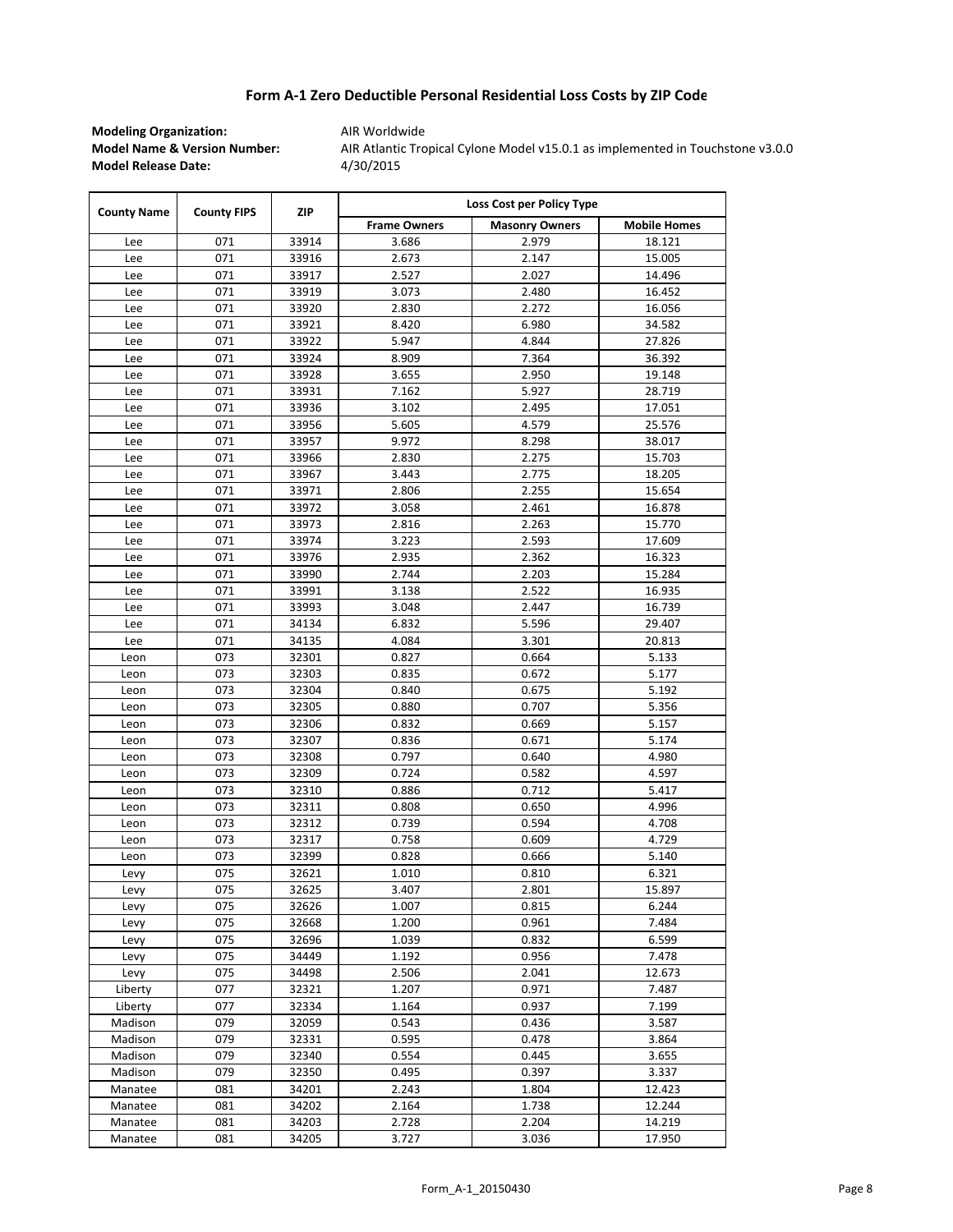**Modeling Organization:** AIR Worldwide **Model Release Date:** 4/30/2015

| <b>County Name</b> | <b>County FIPS</b> | <b>ZIP</b> | Loss Cost per Policy Type |                       |                     |  |
|--------------------|--------------------|------------|---------------------------|-----------------------|---------------------|--|
|                    |                    |            | <b>Frame Owners</b>       | <b>Masonry Owners</b> | <b>Mobile Homes</b> |  |
| Manatee            | 081                | 34207      | 4.200                     | 3.435                 | 19.187              |  |
| Manatee            | 081                | 34208      | 2.565                     | 2.071                 | 13.693              |  |
| Manatee            | 081                | 34209      | 5.189                     | 4.253                 | 23.092              |  |
| Manatee            | 081                | 34210      | 5.497                     | 4.539                 | 23.512              |  |
| Manatee            | 081                | 34211      | 2.198                     | 1.767                 | 12.424              |  |
| Manatee            | 081                | 34212      | 2.243                     | 1.805                 | 12.534              |  |
| Manatee            | 081                | 34215      | 7.656                     | 6.387                 | 30.371              |  |
| Manatee            | 081                | 34217      | 8.403                     | 6.992                 | 33.222              |  |
| Manatee            | 081                | 34219      | 2.322                     | 1.869                 | 12.874              |  |
| Manatee            | 081                | 34221      | 3.381                     | 2.742                 | 16.948              |  |
| Manatee            | 081                | 34222      | 2.464                     | 1.986                 | 13.399              |  |
| Manatee            | 081                | 34243      | 2.987                     | 2.420                 | 15.073              |  |
| Manatee            | 081                | 34251      | 2.257                     | 1.815                 | 12.880              |  |
| Marion             | 083                | 00045      | 0.924                     | 0.739                 | 6.163               |  |
| Marion             | 083                | 32113      | 0.978                     | 0.785                 | 6.181               |  |
| Marion             | 083                | 32134      | 0.803                     | 0.643                 | 5.325               |  |
| Marion             | 083                | 32179      | 1.050                     | 0.840                 | 6.809               |  |
| Marion             | 083                | 32195      | 1.238                     | 0.991                 | 7.895               |  |
| Marion             | 083                | 32617      | 0.970                     | 0.778                 | 6.132               |  |
| Marion             | 083                | 32667      | 0.872                     | 0.699                 | 5.618               |  |
| Marion             | 083                | 32686      | 1.017                     | 0.816                 | 6.377               |  |
| Marion             | 083                | 34420      | 1.227                     | 0.985                 | 7.615               |  |
| Marion             | 083                | 34431      | 1.241                     | 0.996                 | 7.457               |  |
| Marion             | 083                | 34432      | 1.240                     | 0.995                 | 7.418               |  |
| Marion             | 083                | 34470      | 1.056                     | 0.848                 | 6.572               |  |
| Marion             | 083                | 34471      | 1.126                     | 0.905                 | 6.934               |  |
| Marion             | 083                | 34472      | 1.072                     | 0.861                 | 6.725               |  |
| Marion             | 083                | 34473      | 1.261                     | 1.012                 | 7.610               |  |
| Marion             | 083                | 34474      | 1.183                     | 0.950                 | 7.194               |  |
| Marion             | 083                | 34475      | 1.128                     | 0.906                 | 6.943               |  |
| Marion             | 083                | 34476      | 1.219                     | 0.979                 | 7.354               |  |
| Marion             | 083                | 34479      | 1.046                     | 0.841                 | 6.501               |  |
| Marion             | 083                | 34480      | 1.121                     | 0.900                 | 6.953               |  |
| Marion             | 083                | 34481      | 1.228                     | 0.986                 | 7.410               |  |
| Marion             | 083                | 34482      | 1.113                     | 0.893                 | 6.869               |  |
| Marion             | 083                | 34488      | 0.896                     | 0.717                 | 5.879               |  |
| Marion             | 083                | 34491      | 1.280                     | 1.028                 | 7.971               |  |
| Martin             | 085                | 33455      | 11.783                    | 9.680                 | 47.770              |  |
| Martin             | 085                | 34956      | 4.487                     | 3.609                 | 24.922              |  |
| Martin             | 085                | 34957      | 11.305                    | 9.299                 | 46.011              |  |
| Martin             | 085                | 34990      | 5.025                     | 4.052                 | 26.575              |  |
| Martin             | 085                | 34994      | 7.266                     | 5.909                 | 34.030              |  |
| Martin             | 085                | 34996      | 11.323                    | 9.313                 | 46.003              |  |
| Martin             | 085                | 34997      | 7.563                     | 6.147                 | 35.313              |  |
| Miami-Dade         | 086                | 00043      | 4.414                     | 3.549                 | 27.299              |  |
| Miami-Dade         | 086                | 33010      | 4.370                     | 3.511                 | 27.102              |  |
| Miami-Dade         | 086                | 33012      | 4.262                     | 3.423                 | 26.649              |  |
| Miami-Dade         | 086                | 33013      | 4.312                     | 3.463                 | 26.852              |  |
| Miami-Dade         | 086                | 33014      | 4.250                     | 3.414                 | 26.622              |  |
| Miami-Dade         | 086                | 33015      | 4.258                     | 3.420                 | 26.667              |  |
| Miami-Dade         | 086                | 33016      | 4.310                     | 3.463                 | 26.891              |  |
| Miami-Dade         | 086                | 33018      | 4.309                     | 3.462                 | 26.885              |  |
| Miami-Dade         | 086                | 33030      | 5.551                     | 4.479                 | 31.608              |  |
| Miami-Dade         | 086                | 33031      | 5.379                     | 4.335                 | 31.121              |  |
| Miami-Dade         | 086                | 33032      | 7.070                     | 5.730                 | 37.049              |  |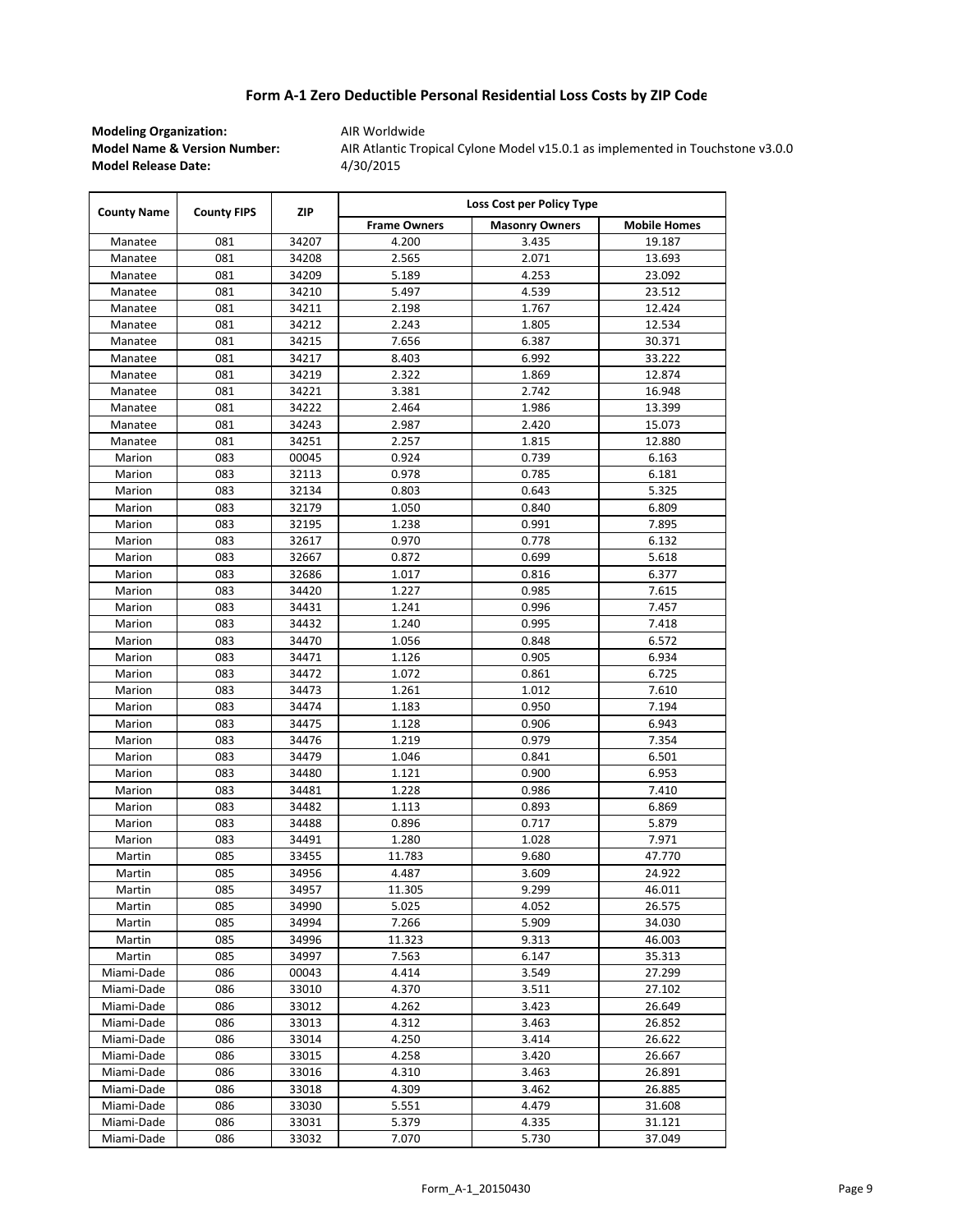**Modeling Organization:** AIR Worldwide **Model Release Date:** 4/30/2015

| <b>County Name</b> | <b>County FIPS</b> | <b>ZIP</b> | Loss Cost per Policy Type |                       |                     |  |
|--------------------|--------------------|------------|---------------------------|-----------------------|---------------------|--|
|                    |                    |            | <b>Frame Owners</b>       | <b>Masonry Owners</b> | <b>Mobile Homes</b> |  |
| Miami-Dade         | 086                | 33033      | 5.846                     | 4.721                 | 32.845              |  |
| Miami-Dade         | 086                | 33034      | 5.537                     | 4.469                 | 31.326              |  |
| Miami-Dade         | 086                | 33035      | 5.735                     | 4.630                 | 32.271              |  |
| Miami-Dade         | 086                | 33039      | 7.949                     | 6.469                 | 39.518              |  |
| Miami-Dade         | 086                | 33054      | 4.420                     | 3.549                 | 27.307              |  |
| Miami-Dade         | 086                | 33055      | 4.206                     | 3.377                 | 26.391              |  |
| Miami-Dade         | 086                | 33056      | 4.304                     | 3.457                 | 26.829              |  |
| Miami-Dade         | 086                | 33109      | 17.184                    | 14.290                | 67.471              |  |
| Miami-Dade         | 086                | 33122      | 4.286                     | 3.440                 | 26.843              |  |
| Miami-Dade         | 086                | 33125      | 7.089                     | 5.739                 | 37.848              |  |
| Miami-Dade         | 086                | 33126      | 4.916                     | 3.954                 | 29.536              |  |
| Miami-Dade         | 086                | 33127      | 7.412                     | 6.012                 | 38.862              |  |
| Miami-Dade         | 086                | 33128      | 8.935                     | 7.277                 | 43.741              |  |
| Miami-Dade         | 086                | 33129      | 10.678                    | 8.728                 | 49.679              |  |
| Miami-Dade         | 086                | 33130      | 9.815                     | 8.005                 | 47.061              |  |
| Miami-Dade         | 086                | 33131      | 11.431                    | 9.381                 | 51.220              |  |
| Miami-Dade         | 086                | 33132      | 10.260                    | 8.395                 | 47.747              |  |
| Miami-Dade         | 086                | 33133      | 9.172                     | 7.472                 | 44.781              |  |
| Miami-Dade         | 086                | 33134      | 6.526                     | 5.276                 | 35.751              |  |
| Miami-Dade         | 086                | 33135      | 8.004                     | 6.497                 | 41.097              |  |
| Miami-Dade         | 086                | 33136      | 8.883                     | 7.230                 | 44.009              |  |
| Miami-Dade         | 086                | 33137      | 8.788                     | 7.166                 | 43.068              |  |
| Miami-Dade         | 086                | 33138      | 8.057                     | 6.555                 | 40.689              |  |
| Miami-Dade         | 086                | 33139      | 16.278                    | 13.524                | 64.815              |  |
| Miami-Dade         | 086                | 33140      | 16.148                    | 13.419                | 64.249              |  |
| Miami-Dade         | 086                | 33141      | 14.514                    | 12.027                | 59.443              |  |
| Miami-Dade         | 086                | 33142      | 6.057                     | 4.889                 | 33.947              |  |
| Miami-Dade         | 086                | 33143      | 7.990                     | 6.497                 | 40.301              |  |
| Miami-Dade         | 086                | 33144      | 4.885                     | 3.928                 | 29.394              |  |
| Miami-Dade         | 086                | 33145      | 8.375                     | 6.805                 | 42.309              |  |
| Miami-Dade         | 086                | 33146      | 8.330                     | 6.793                 | 40.692              |  |
| Miami-Dade         | 086                | 33147      | 5.121                     | 4.123                 | 30.163              |  |
| Miami-Dade         | 086                | 33149      | 19.164                    | 16.003                | 73.268              |  |
| Miami-Dade         | 086                | 33150      | 6.307                     | 5.101                 | 34.684              |  |
| Miami-Dade         | 086                | 33154      | 14.903                    | 12.347                | 60.706              |  |
| Miami-Dade         | 086                | 33155      | 5.594                     | 4.509                 | 32.148              |  |
| Miami-Dade         | 086                | 33156      | 9.551                     | 7.799                 | 44.869              |  |
| Miami-Dade         | 086                | 33157      | 8.972                     | 7.312                 | 43.261              |  |
| Miami-Dade         | 086                | 33158      | 10.711                    | 8.839                 | 46.181              |  |
| Miami-Dade         | 086                | 33160      | 14.121                    | 11.696                | 58.283              |  |
| Miami-Dade         | 086                | 33161      | 7.914                     | 6.437                 | 40.189              |  |
| Miami-Dade         | 086                | 33162      | 8.397                     | 6.846                 | 41.615              |  |
| Miami-Dade         | 086                | 33165      | 4.506                     | 3.621                 | 27.779              |  |
| Miami-Dade         | 086                | 33166      | 4.332                     | 3.479                 | 26.979              |  |
| Miami-Dade         | 086                | 33167      | 5.043                     | 4.061                 | 29.894              |  |
| Miami-Dade         | 086                | 33168      | 5.842                     | 4.716                 | 33.005              |  |
| Miami-Dade         | 086                | 33169      | 5.125                     | 4.127                 | 30.274              |  |
| Miami-Dade         | 086                | 33170      | 6.661                     | 5.386                 | 35.946              |  |
| Miami-Dade         | 086                | 33172      | 4.304                     | 3.455                 | 26.885              |  |
| Miami-Dade         | 086                | 33173      | 4.879                     | 3.924                 | 29.384              |  |
| Miami-Dade         | 086                | 33174      | 4.353                     | 3.494                 | 27.109              |  |
| Miami-Dade         | 086                | 33175      | 4.562                     | 3.667                 | 28.027              |  |
| Miami-Dade         | 086                | 33176      | 5.903                     | 4.763                 | 33.371              |  |
| Miami-Dade         | 086                | 33177      | 5.507                     | 4.435                 | 32.013              |  |
| Miami-Dade         | 086                | 33178      | 4.251                     | 3.412                 | 26.657              |  |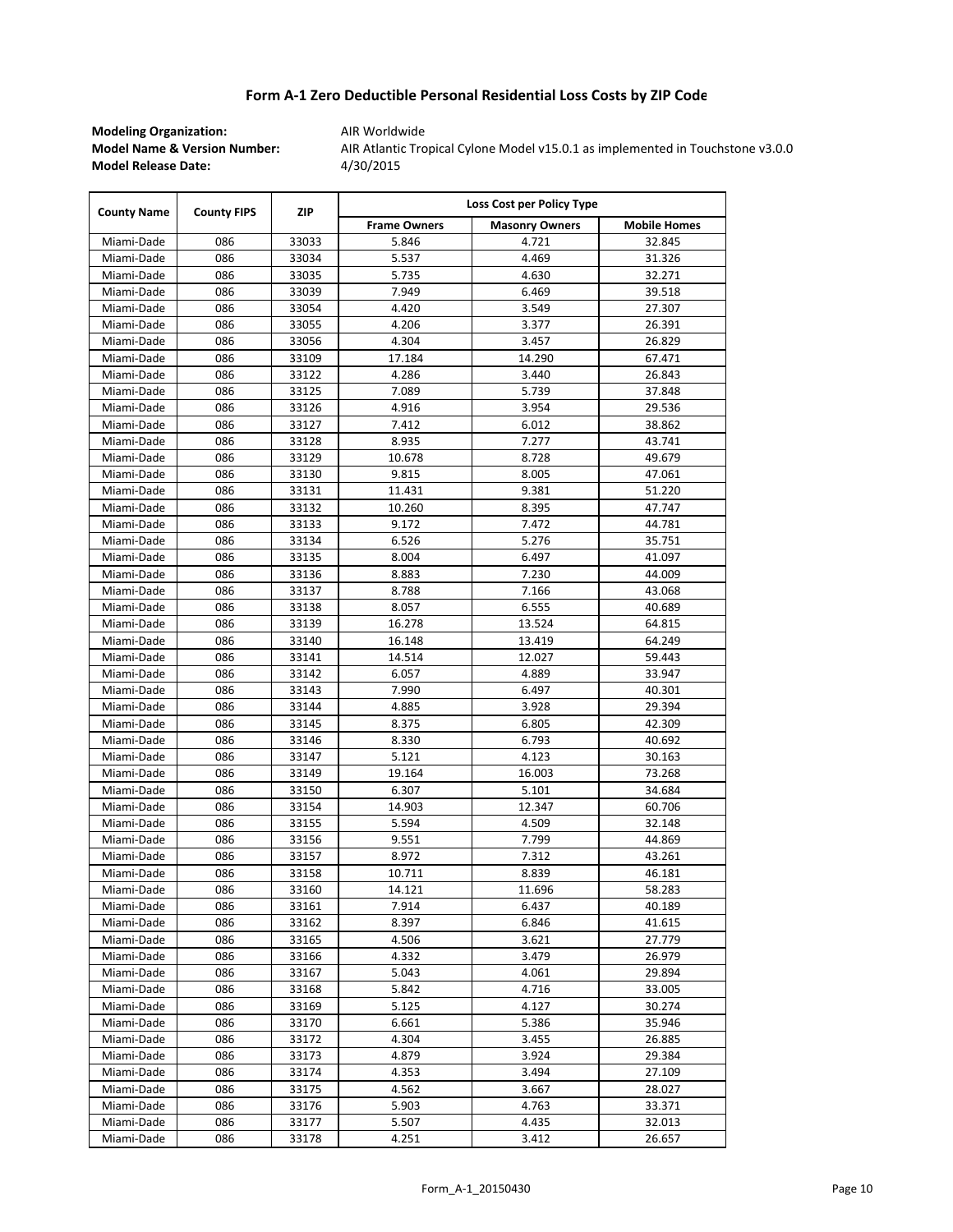**Modeling Organization:** AIR Worldwide **Model Release Date:** 4/30/2015

| <b>Mobile Homes</b><br><b>Frame Owners</b><br><b>Masonry Owners</b><br>Miami-Dade<br>086<br>33179<br>6.157<br>38.963<br>7.572<br>086<br>10.994<br>Miami-Dade<br>33180<br>13.284<br>55.710<br>086<br>8.948<br>49.103<br>Miami-Dade<br>33181<br>10.883<br>3.506<br>27.187<br>Miami-Dade<br>086<br>33182<br>4.366<br>Miami-Dade<br>086<br>33183<br>4.708<br>3.787<br>28.663<br>086<br>33184<br>4.457<br>3.579<br>27.585<br>Miami-Dade<br>086<br>3.747<br>Miami-Dade<br>33185<br>4.661<br>28.481<br>3.957<br>29.595<br>Miami-Dade<br>086<br>33186<br>4.919<br>Miami-Dade<br>086<br>33187<br>5.002<br>4.024<br>29.916<br>086<br>Miami-Dade<br>33189<br>10.938<br>9.002<br>48.099<br>086<br>33190<br>11.039<br>9.135<br>46.608<br>Miami-Dade<br>086<br>33193<br>4.753<br>3.823<br>28.863<br>Miami-Dade<br>3.685<br>28.192<br>Miami-Dade<br>086<br>33194<br>4.588<br>Miami-Dade<br>086<br>33196<br>4.850<br>3.902<br>29.259<br>086<br>33199<br>3.518<br>27.229<br>Miami-Dade<br>4.381<br>087<br>00097<br>4.708<br>3.788<br>25.106<br>Monroe<br>7.204<br>5.846<br>33.441<br>Monroe<br>087<br>00098<br>087<br>33036<br>21.969<br>18.577<br>71.660<br>Monroe<br>087<br>33037<br>20.808<br>17.592<br>67.217<br>Monroe<br>087<br>33040<br>24.537<br>20.725<br>78.254<br>Monroe<br>087<br>33042<br>19.485<br>16.368<br>65.167<br>Monroe<br>16.962<br>66.135<br>Monroe<br>087<br>33043<br>20.135<br>087<br>33050<br>23.104<br>19.597<br>73.152<br>Monroe<br>087<br>33070<br>22.116<br>18.744<br>71.576<br>Monroe<br>089<br>32009<br>0.545<br>0.438<br>3.590<br>Nassau<br>32011<br>0.443<br>089<br>0.551<br>3.695<br>Nassau<br>089<br>1.390<br>32034<br>1.701<br>9.434<br>Nassau<br>089<br>32046<br>0.387<br>Nassau<br>0.483<br>3.268<br>089<br>0.572<br>32097<br>0.707<br>4.475<br>Nassau<br>091<br>32531<br>1.434<br>1.152<br>9.347<br>Okaloosa<br>091<br>32536<br>1.334<br>Okaloosa<br>1.659<br>10.436<br>Okaloosa<br>091<br>32539<br>1.638<br>1.317<br>10.319<br>Okaloosa<br>091<br>32541<br>10.028<br>8.255<br>41.111<br>091<br>Okaloosa<br>32542<br>4.706<br>3.819<br>23.460<br>091<br>32544<br>8.451<br>6.946<br>36.525<br>Okaloosa<br>091<br>32547<br>4.931<br>28.492<br>Okaloosa<br>6.050<br>7.572<br>32548<br>38.540<br>Okaloosa<br>091<br>9.210<br>091<br>1.378<br>Okaloosa<br>32564<br>1.715<br>10.810<br>091<br>32567<br>1.180<br>0.948<br>7.766<br>Okaloosa<br>091<br>32569<br>8.522<br>37.596<br>7.008<br>Okaloosa<br>Okaloosa<br>091<br>32578<br>3.748<br>3.032<br>19.888<br>Okaloosa<br>091<br>32579<br>6.408<br>5.234<br>29.579<br>091<br>Okaloosa<br>32580<br>3.537<br>2.861<br>18.949<br>093<br>3.539<br>2.843<br>20.555<br>Okeechobee<br>34972<br>093<br>34974<br>4.176<br>27.707<br>Okeechobee<br>5.186<br>095<br>32703<br>1.490<br>1.193<br>9.496<br>Orange<br>095<br>1.717<br>1.377<br>Orange<br>32709<br>10.873<br>095<br>32712<br>1.613<br>1.292<br>Orange<br>10.067<br>095<br>32751<br>1.374<br>1.100<br>8.860<br>Orange<br>095<br>32789<br>1.385<br>1.108<br>8.931<br>Orange<br>095<br>32792<br>1.418<br>1.135<br>9.096<br>Orange<br>095<br>32798<br>1.948<br>1.561<br>11.683<br>Orange<br>095<br>1.122<br>32801<br>1.402<br>9.039<br>Orange<br>095<br>1.406<br>1.125<br>9.057<br>32803<br>Orange<br>Orange<br>095<br>32804<br>1.390<br>1.113<br>8.969 | <b>County Name</b> | <b>County FIPS</b> | <b>ZIP</b> | Loss Cost per Policy Type |  |  |  |
|---------------------------------------------------------------------------------------------------------------------------------------------------------------------------------------------------------------------------------------------------------------------------------------------------------------------------------------------------------------------------------------------------------------------------------------------------------------------------------------------------------------------------------------------------------------------------------------------------------------------------------------------------------------------------------------------------------------------------------------------------------------------------------------------------------------------------------------------------------------------------------------------------------------------------------------------------------------------------------------------------------------------------------------------------------------------------------------------------------------------------------------------------------------------------------------------------------------------------------------------------------------------------------------------------------------------------------------------------------------------------------------------------------------------------------------------------------------------------------------------------------------------------------------------------------------------------------------------------------------------------------------------------------------------------------------------------------------------------------------------------------------------------------------------------------------------------------------------------------------------------------------------------------------------------------------------------------------------------------------------------------------------------------------------------------------------------------------------------------------------------------------------------------------------------------------------------------------------------------------------------------------------------------------------------------------------------------------------------------------------------------------------------------------------------------------------------------------------------------------------------------------------------------------------------------------------------------------------------------------------------------------------------------------------------------------------------------------------------------------------------------------------------------------------------------------------------------------------------------------------------------------------------------------------------------------------------------------------------------------------------------------------------------------------------------------------------------------------------------------------------------------------------------------------------------------------------------------------------------------------------------------------|--------------------|--------------------|------------|---------------------------|--|--|--|
|                                                                                                                                                                                                                                                                                                                                                                                                                                                                                                                                                                                                                                                                                                                                                                                                                                                                                                                                                                                                                                                                                                                                                                                                                                                                                                                                                                                                                                                                                                                                                                                                                                                                                                                                                                                                                                                                                                                                                                                                                                                                                                                                                                                                                                                                                                                                                                                                                                                                                                                                                                                                                                                                                                                                                                                                                                                                                                                                                                                                                                                                                                                                                                                                                                                                     |                    |                    |            |                           |  |  |  |
|                                                                                                                                                                                                                                                                                                                                                                                                                                                                                                                                                                                                                                                                                                                                                                                                                                                                                                                                                                                                                                                                                                                                                                                                                                                                                                                                                                                                                                                                                                                                                                                                                                                                                                                                                                                                                                                                                                                                                                                                                                                                                                                                                                                                                                                                                                                                                                                                                                                                                                                                                                                                                                                                                                                                                                                                                                                                                                                                                                                                                                                                                                                                                                                                                                                                     |                    |                    |            |                           |  |  |  |
|                                                                                                                                                                                                                                                                                                                                                                                                                                                                                                                                                                                                                                                                                                                                                                                                                                                                                                                                                                                                                                                                                                                                                                                                                                                                                                                                                                                                                                                                                                                                                                                                                                                                                                                                                                                                                                                                                                                                                                                                                                                                                                                                                                                                                                                                                                                                                                                                                                                                                                                                                                                                                                                                                                                                                                                                                                                                                                                                                                                                                                                                                                                                                                                                                                                                     |                    |                    |            |                           |  |  |  |
|                                                                                                                                                                                                                                                                                                                                                                                                                                                                                                                                                                                                                                                                                                                                                                                                                                                                                                                                                                                                                                                                                                                                                                                                                                                                                                                                                                                                                                                                                                                                                                                                                                                                                                                                                                                                                                                                                                                                                                                                                                                                                                                                                                                                                                                                                                                                                                                                                                                                                                                                                                                                                                                                                                                                                                                                                                                                                                                                                                                                                                                                                                                                                                                                                                                                     |                    |                    |            |                           |  |  |  |
|                                                                                                                                                                                                                                                                                                                                                                                                                                                                                                                                                                                                                                                                                                                                                                                                                                                                                                                                                                                                                                                                                                                                                                                                                                                                                                                                                                                                                                                                                                                                                                                                                                                                                                                                                                                                                                                                                                                                                                                                                                                                                                                                                                                                                                                                                                                                                                                                                                                                                                                                                                                                                                                                                                                                                                                                                                                                                                                                                                                                                                                                                                                                                                                                                                                                     |                    |                    |            |                           |  |  |  |
|                                                                                                                                                                                                                                                                                                                                                                                                                                                                                                                                                                                                                                                                                                                                                                                                                                                                                                                                                                                                                                                                                                                                                                                                                                                                                                                                                                                                                                                                                                                                                                                                                                                                                                                                                                                                                                                                                                                                                                                                                                                                                                                                                                                                                                                                                                                                                                                                                                                                                                                                                                                                                                                                                                                                                                                                                                                                                                                                                                                                                                                                                                                                                                                                                                                                     |                    |                    |            |                           |  |  |  |
|                                                                                                                                                                                                                                                                                                                                                                                                                                                                                                                                                                                                                                                                                                                                                                                                                                                                                                                                                                                                                                                                                                                                                                                                                                                                                                                                                                                                                                                                                                                                                                                                                                                                                                                                                                                                                                                                                                                                                                                                                                                                                                                                                                                                                                                                                                                                                                                                                                                                                                                                                                                                                                                                                                                                                                                                                                                                                                                                                                                                                                                                                                                                                                                                                                                                     |                    |                    |            |                           |  |  |  |
|                                                                                                                                                                                                                                                                                                                                                                                                                                                                                                                                                                                                                                                                                                                                                                                                                                                                                                                                                                                                                                                                                                                                                                                                                                                                                                                                                                                                                                                                                                                                                                                                                                                                                                                                                                                                                                                                                                                                                                                                                                                                                                                                                                                                                                                                                                                                                                                                                                                                                                                                                                                                                                                                                                                                                                                                                                                                                                                                                                                                                                                                                                                                                                                                                                                                     |                    |                    |            |                           |  |  |  |
|                                                                                                                                                                                                                                                                                                                                                                                                                                                                                                                                                                                                                                                                                                                                                                                                                                                                                                                                                                                                                                                                                                                                                                                                                                                                                                                                                                                                                                                                                                                                                                                                                                                                                                                                                                                                                                                                                                                                                                                                                                                                                                                                                                                                                                                                                                                                                                                                                                                                                                                                                                                                                                                                                                                                                                                                                                                                                                                                                                                                                                                                                                                                                                                                                                                                     |                    |                    |            |                           |  |  |  |
|                                                                                                                                                                                                                                                                                                                                                                                                                                                                                                                                                                                                                                                                                                                                                                                                                                                                                                                                                                                                                                                                                                                                                                                                                                                                                                                                                                                                                                                                                                                                                                                                                                                                                                                                                                                                                                                                                                                                                                                                                                                                                                                                                                                                                                                                                                                                                                                                                                                                                                                                                                                                                                                                                                                                                                                                                                                                                                                                                                                                                                                                                                                                                                                                                                                                     |                    |                    |            |                           |  |  |  |
|                                                                                                                                                                                                                                                                                                                                                                                                                                                                                                                                                                                                                                                                                                                                                                                                                                                                                                                                                                                                                                                                                                                                                                                                                                                                                                                                                                                                                                                                                                                                                                                                                                                                                                                                                                                                                                                                                                                                                                                                                                                                                                                                                                                                                                                                                                                                                                                                                                                                                                                                                                                                                                                                                                                                                                                                                                                                                                                                                                                                                                                                                                                                                                                                                                                                     |                    |                    |            |                           |  |  |  |
|                                                                                                                                                                                                                                                                                                                                                                                                                                                                                                                                                                                                                                                                                                                                                                                                                                                                                                                                                                                                                                                                                                                                                                                                                                                                                                                                                                                                                                                                                                                                                                                                                                                                                                                                                                                                                                                                                                                                                                                                                                                                                                                                                                                                                                                                                                                                                                                                                                                                                                                                                                                                                                                                                                                                                                                                                                                                                                                                                                                                                                                                                                                                                                                                                                                                     |                    |                    |            |                           |  |  |  |
|                                                                                                                                                                                                                                                                                                                                                                                                                                                                                                                                                                                                                                                                                                                                                                                                                                                                                                                                                                                                                                                                                                                                                                                                                                                                                                                                                                                                                                                                                                                                                                                                                                                                                                                                                                                                                                                                                                                                                                                                                                                                                                                                                                                                                                                                                                                                                                                                                                                                                                                                                                                                                                                                                                                                                                                                                                                                                                                                                                                                                                                                                                                                                                                                                                                                     |                    |                    |            |                           |  |  |  |
|                                                                                                                                                                                                                                                                                                                                                                                                                                                                                                                                                                                                                                                                                                                                                                                                                                                                                                                                                                                                                                                                                                                                                                                                                                                                                                                                                                                                                                                                                                                                                                                                                                                                                                                                                                                                                                                                                                                                                                                                                                                                                                                                                                                                                                                                                                                                                                                                                                                                                                                                                                                                                                                                                                                                                                                                                                                                                                                                                                                                                                                                                                                                                                                                                                                                     |                    |                    |            |                           |  |  |  |
|                                                                                                                                                                                                                                                                                                                                                                                                                                                                                                                                                                                                                                                                                                                                                                                                                                                                                                                                                                                                                                                                                                                                                                                                                                                                                                                                                                                                                                                                                                                                                                                                                                                                                                                                                                                                                                                                                                                                                                                                                                                                                                                                                                                                                                                                                                                                                                                                                                                                                                                                                                                                                                                                                                                                                                                                                                                                                                                                                                                                                                                                                                                                                                                                                                                                     |                    |                    |            |                           |  |  |  |
|                                                                                                                                                                                                                                                                                                                                                                                                                                                                                                                                                                                                                                                                                                                                                                                                                                                                                                                                                                                                                                                                                                                                                                                                                                                                                                                                                                                                                                                                                                                                                                                                                                                                                                                                                                                                                                                                                                                                                                                                                                                                                                                                                                                                                                                                                                                                                                                                                                                                                                                                                                                                                                                                                                                                                                                                                                                                                                                                                                                                                                                                                                                                                                                                                                                                     |                    |                    |            |                           |  |  |  |
|                                                                                                                                                                                                                                                                                                                                                                                                                                                                                                                                                                                                                                                                                                                                                                                                                                                                                                                                                                                                                                                                                                                                                                                                                                                                                                                                                                                                                                                                                                                                                                                                                                                                                                                                                                                                                                                                                                                                                                                                                                                                                                                                                                                                                                                                                                                                                                                                                                                                                                                                                                                                                                                                                                                                                                                                                                                                                                                                                                                                                                                                                                                                                                                                                                                                     |                    |                    |            |                           |  |  |  |
|                                                                                                                                                                                                                                                                                                                                                                                                                                                                                                                                                                                                                                                                                                                                                                                                                                                                                                                                                                                                                                                                                                                                                                                                                                                                                                                                                                                                                                                                                                                                                                                                                                                                                                                                                                                                                                                                                                                                                                                                                                                                                                                                                                                                                                                                                                                                                                                                                                                                                                                                                                                                                                                                                                                                                                                                                                                                                                                                                                                                                                                                                                                                                                                                                                                                     |                    |                    |            |                           |  |  |  |
|                                                                                                                                                                                                                                                                                                                                                                                                                                                                                                                                                                                                                                                                                                                                                                                                                                                                                                                                                                                                                                                                                                                                                                                                                                                                                                                                                                                                                                                                                                                                                                                                                                                                                                                                                                                                                                                                                                                                                                                                                                                                                                                                                                                                                                                                                                                                                                                                                                                                                                                                                                                                                                                                                                                                                                                                                                                                                                                                                                                                                                                                                                                                                                                                                                                                     |                    |                    |            |                           |  |  |  |
|                                                                                                                                                                                                                                                                                                                                                                                                                                                                                                                                                                                                                                                                                                                                                                                                                                                                                                                                                                                                                                                                                                                                                                                                                                                                                                                                                                                                                                                                                                                                                                                                                                                                                                                                                                                                                                                                                                                                                                                                                                                                                                                                                                                                                                                                                                                                                                                                                                                                                                                                                                                                                                                                                                                                                                                                                                                                                                                                                                                                                                                                                                                                                                                                                                                                     |                    |                    |            |                           |  |  |  |
|                                                                                                                                                                                                                                                                                                                                                                                                                                                                                                                                                                                                                                                                                                                                                                                                                                                                                                                                                                                                                                                                                                                                                                                                                                                                                                                                                                                                                                                                                                                                                                                                                                                                                                                                                                                                                                                                                                                                                                                                                                                                                                                                                                                                                                                                                                                                                                                                                                                                                                                                                                                                                                                                                                                                                                                                                                                                                                                                                                                                                                                                                                                                                                                                                                                                     |                    |                    |            |                           |  |  |  |
|                                                                                                                                                                                                                                                                                                                                                                                                                                                                                                                                                                                                                                                                                                                                                                                                                                                                                                                                                                                                                                                                                                                                                                                                                                                                                                                                                                                                                                                                                                                                                                                                                                                                                                                                                                                                                                                                                                                                                                                                                                                                                                                                                                                                                                                                                                                                                                                                                                                                                                                                                                                                                                                                                                                                                                                                                                                                                                                                                                                                                                                                                                                                                                                                                                                                     |                    |                    |            |                           |  |  |  |
|                                                                                                                                                                                                                                                                                                                                                                                                                                                                                                                                                                                                                                                                                                                                                                                                                                                                                                                                                                                                                                                                                                                                                                                                                                                                                                                                                                                                                                                                                                                                                                                                                                                                                                                                                                                                                                                                                                                                                                                                                                                                                                                                                                                                                                                                                                                                                                                                                                                                                                                                                                                                                                                                                                                                                                                                                                                                                                                                                                                                                                                                                                                                                                                                                                                                     |                    |                    |            |                           |  |  |  |
|                                                                                                                                                                                                                                                                                                                                                                                                                                                                                                                                                                                                                                                                                                                                                                                                                                                                                                                                                                                                                                                                                                                                                                                                                                                                                                                                                                                                                                                                                                                                                                                                                                                                                                                                                                                                                                                                                                                                                                                                                                                                                                                                                                                                                                                                                                                                                                                                                                                                                                                                                                                                                                                                                                                                                                                                                                                                                                                                                                                                                                                                                                                                                                                                                                                                     |                    |                    |            |                           |  |  |  |
|                                                                                                                                                                                                                                                                                                                                                                                                                                                                                                                                                                                                                                                                                                                                                                                                                                                                                                                                                                                                                                                                                                                                                                                                                                                                                                                                                                                                                                                                                                                                                                                                                                                                                                                                                                                                                                                                                                                                                                                                                                                                                                                                                                                                                                                                                                                                                                                                                                                                                                                                                                                                                                                                                                                                                                                                                                                                                                                                                                                                                                                                                                                                                                                                                                                                     |                    |                    |            |                           |  |  |  |
|                                                                                                                                                                                                                                                                                                                                                                                                                                                                                                                                                                                                                                                                                                                                                                                                                                                                                                                                                                                                                                                                                                                                                                                                                                                                                                                                                                                                                                                                                                                                                                                                                                                                                                                                                                                                                                                                                                                                                                                                                                                                                                                                                                                                                                                                                                                                                                                                                                                                                                                                                                                                                                                                                                                                                                                                                                                                                                                                                                                                                                                                                                                                                                                                                                                                     |                    |                    |            |                           |  |  |  |
|                                                                                                                                                                                                                                                                                                                                                                                                                                                                                                                                                                                                                                                                                                                                                                                                                                                                                                                                                                                                                                                                                                                                                                                                                                                                                                                                                                                                                                                                                                                                                                                                                                                                                                                                                                                                                                                                                                                                                                                                                                                                                                                                                                                                                                                                                                                                                                                                                                                                                                                                                                                                                                                                                                                                                                                                                                                                                                                                                                                                                                                                                                                                                                                                                                                                     |                    |                    |            |                           |  |  |  |
|                                                                                                                                                                                                                                                                                                                                                                                                                                                                                                                                                                                                                                                                                                                                                                                                                                                                                                                                                                                                                                                                                                                                                                                                                                                                                                                                                                                                                                                                                                                                                                                                                                                                                                                                                                                                                                                                                                                                                                                                                                                                                                                                                                                                                                                                                                                                                                                                                                                                                                                                                                                                                                                                                                                                                                                                                                                                                                                                                                                                                                                                                                                                                                                                                                                                     |                    |                    |            |                           |  |  |  |
|                                                                                                                                                                                                                                                                                                                                                                                                                                                                                                                                                                                                                                                                                                                                                                                                                                                                                                                                                                                                                                                                                                                                                                                                                                                                                                                                                                                                                                                                                                                                                                                                                                                                                                                                                                                                                                                                                                                                                                                                                                                                                                                                                                                                                                                                                                                                                                                                                                                                                                                                                                                                                                                                                                                                                                                                                                                                                                                                                                                                                                                                                                                                                                                                                                                                     |                    |                    |            |                           |  |  |  |
|                                                                                                                                                                                                                                                                                                                                                                                                                                                                                                                                                                                                                                                                                                                                                                                                                                                                                                                                                                                                                                                                                                                                                                                                                                                                                                                                                                                                                                                                                                                                                                                                                                                                                                                                                                                                                                                                                                                                                                                                                                                                                                                                                                                                                                                                                                                                                                                                                                                                                                                                                                                                                                                                                                                                                                                                                                                                                                                                                                                                                                                                                                                                                                                                                                                                     |                    |                    |            |                           |  |  |  |
|                                                                                                                                                                                                                                                                                                                                                                                                                                                                                                                                                                                                                                                                                                                                                                                                                                                                                                                                                                                                                                                                                                                                                                                                                                                                                                                                                                                                                                                                                                                                                                                                                                                                                                                                                                                                                                                                                                                                                                                                                                                                                                                                                                                                                                                                                                                                                                                                                                                                                                                                                                                                                                                                                                                                                                                                                                                                                                                                                                                                                                                                                                                                                                                                                                                                     |                    |                    |            |                           |  |  |  |
|                                                                                                                                                                                                                                                                                                                                                                                                                                                                                                                                                                                                                                                                                                                                                                                                                                                                                                                                                                                                                                                                                                                                                                                                                                                                                                                                                                                                                                                                                                                                                                                                                                                                                                                                                                                                                                                                                                                                                                                                                                                                                                                                                                                                                                                                                                                                                                                                                                                                                                                                                                                                                                                                                                                                                                                                                                                                                                                                                                                                                                                                                                                                                                                                                                                                     |                    |                    |            |                           |  |  |  |
|                                                                                                                                                                                                                                                                                                                                                                                                                                                                                                                                                                                                                                                                                                                                                                                                                                                                                                                                                                                                                                                                                                                                                                                                                                                                                                                                                                                                                                                                                                                                                                                                                                                                                                                                                                                                                                                                                                                                                                                                                                                                                                                                                                                                                                                                                                                                                                                                                                                                                                                                                                                                                                                                                                                                                                                                                                                                                                                                                                                                                                                                                                                                                                                                                                                                     |                    |                    |            |                           |  |  |  |
|                                                                                                                                                                                                                                                                                                                                                                                                                                                                                                                                                                                                                                                                                                                                                                                                                                                                                                                                                                                                                                                                                                                                                                                                                                                                                                                                                                                                                                                                                                                                                                                                                                                                                                                                                                                                                                                                                                                                                                                                                                                                                                                                                                                                                                                                                                                                                                                                                                                                                                                                                                                                                                                                                                                                                                                                                                                                                                                                                                                                                                                                                                                                                                                                                                                                     |                    |                    |            |                           |  |  |  |
|                                                                                                                                                                                                                                                                                                                                                                                                                                                                                                                                                                                                                                                                                                                                                                                                                                                                                                                                                                                                                                                                                                                                                                                                                                                                                                                                                                                                                                                                                                                                                                                                                                                                                                                                                                                                                                                                                                                                                                                                                                                                                                                                                                                                                                                                                                                                                                                                                                                                                                                                                                                                                                                                                                                                                                                                                                                                                                                                                                                                                                                                                                                                                                                                                                                                     |                    |                    |            |                           |  |  |  |
|                                                                                                                                                                                                                                                                                                                                                                                                                                                                                                                                                                                                                                                                                                                                                                                                                                                                                                                                                                                                                                                                                                                                                                                                                                                                                                                                                                                                                                                                                                                                                                                                                                                                                                                                                                                                                                                                                                                                                                                                                                                                                                                                                                                                                                                                                                                                                                                                                                                                                                                                                                                                                                                                                                                                                                                                                                                                                                                                                                                                                                                                                                                                                                                                                                                                     |                    |                    |            |                           |  |  |  |
|                                                                                                                                                                                                                                                                                                                                                                                                                                                                                                                                                                                                                                                                                                                                                                                                                                                                                                                                                                                                                                                                                                                                                                                                                                                                                                                                                                                                                                                                                                                                                                                                                                                                                                                                                                                                                                                                                                                                                                                                                                                                                                                                                                                                                                                                                                                                                                                                                                                                                                                                                                                                                                                                                                                                                                                                                                                                                                                                                                                                                                                                                                                                                                                                                                                                     |                    |                    |            |                           |  |  |  |
|                                                                                                                                                                                                                                                                                                                                                                                                                                                                                                                                                                                                                                                                                                                                                                                                                                                                                                                                                                                                                                                                                                                                                                                                                                                                                                                                                                                                                                                                                                                                                                                                                                                                                                                                                                                                                                                                                                                                                                                                                                                                                                                                                                                                                                                                                                                                                                                                                                                                                                                                                                                                                                                                                                                                                                                                                                                                                                                                                                                                                                                                                                                                                                                                                                                                     |                    |                    |            |                           |  |  |  |
|                                                                                                                                                                                                                                                                                                                                                                                                                                                                                                                                                                                                                                                                                                                                                                                                                                                                                                                                                                                                                                                                                                                                                                                                                                                                                                                                                                                                                                                                                                                                                                                                                                                                                                                                                                                                                                                                                                                                                                                                                                                                                                                                                                                                                                                                                                                                                                                                                                                                                                                                                                                                                                                                                                                                                                                                                                                                                                                                                                                                                                                                                                                                                                                                                                                                     |                    |                    |            |                           |  |  |  |
|                                                                                                                                                                                                                                                                                                                                                                                                                                                                                                                                                                                                                                                                                                                                                                                                                                                                                                                                                                                                                                                                                                                                                                                                                                                                                                                                                                                                                                                                                                                                                                                                                                                                                                                                                                                                                                                                                                                                                                                                                                                                                                                                                                                                                                                                                                                                                                                                                                                                                                                                                                                                                                                                                                                                                                                                                                                                                                                                                                                                                                                                                                                                                                                                                                                                     |                    |                    |            |                           |  |  |  |
|                                                                                                                                                                                                                                                                                                                                                                                                                                                                                                                                                                                                                                                                                                                                                                                                                                                                                                                                                                                                                                                                                                                                                                                                                                                                                                                                                                                                                                                                                                                                                                                                                                                                                                                                                                                                                                                                                                                                                                                                                                                                                                                                                                                                                                                                                                                                                                                                                                                                                                                                                                                                                                                                                                                                                                                                                                                                                                                                                                                                                                                                                                                                                                                                                                                                     |                    |                    |            |                           |  |  |  |
|                                                                                                                                                                                                                                                                                                                                                                                                                                                                                                                                                                                                                                                                                                                                                                                                                                                                                                                                                                                                                                                                                                                                                                                                                                                                                                                                                                                                                                                                                                                                                                                                                                                                                                                                                                                                                                                                                                                                                                                                                                                                                                                                                                                                                                                                                                                                                                                                                                                                                                                                                                                                                                                                                                                                                                                                                                                                                                                                                                                                                                                                                                                                                                                                                                                                     |                    |                    |            |                           |  |  |  |
|                                                                                                                                                                                                                                                                                                                                                                                                                                                                                                                                                                                                                                                                                                                                                                                                                                                                                                                                                                                                                                                                                                                                                                                                                                                                                                                                                                                                                                                                                                                                                                                                                                                                                                                                                                                                                                                                                                                                                                                                                                                                                                                                                                                                                                                                                                                                                                                                                                                                                                                                                                                                                                                                                                                                                                                                                                                                                                                                                                                                                                                                                                                                                                                                                                                                     |                    |                    |            |                           |  |  |  |
|                                                                                                                                                                                                                                                                                                                                                                                                                                                                                                                                                                                                                                                                                                                                                                                                                                                                                                                                                                                                                                                                                                                                                                                                                                                                                                                                                                                                                                                                                                                                                                                                                                                                                                                                                                                                                                                                                                                                                                                                                                                                                                                                                                                                                                                                                                                                                                                                                                                                                                                                                                                                                                                                                                                                                                                                                                                                                                                                                                                                                                                                                                                                                                                                                                                                     |                    |                    |            |                           |  |  |  |
|                                                                                                                                                                                                                                                                                                                                                                                                                                                                                                                                                                                                                                                                                                                                                                                                                                                                                                                                                                                                                                                                                                                                                                                                                                                                                                                                                                                                                                                                                                                                                                                                                                                                                                                                                                                                                                                                                                                                                                                                                                                                                                                                                                                                                                                                                                                                                                                                                                                                                                                                                                                                                                                                                                                                                                                                                                                                                                                                                                                                                                                                                                                                                                                                                                                                     |                    |                    |            |                           |  |  |  |
|                                                                                                                                                                                                                                                                                                                                                                                                                                                                                                                                                                                                                                                                                                                                                                                                                                                                                                                                                                                                                                                                                                                                                                                                                                                                                                                                                                                                                                                                                                                                                                                                                                                                                                                                                                                                                                                                                                                                                                                                                                                                                                                                                                                                                                                                                                                                                                                                                                                                                                                                                                                                                                                                                                                                                                                                                                                                                                                                                                                                                                                                                                                                                                                                                                                                     |                    |                    |            |                           |  |  |  |
|                                                                                                                                                                                                                                                                                                                                                                                                                                                                                                                                                                                                                                                                                                                                                                                                                                                                                                                                                                                                                                                                                                                                                                                                                                                                                                                                                                                                                                                                                                                                                                                                                                                                                                                                                                                                                                                                                                                                                                                                                                                                                                                                                                                                                                                                                                                                                                                                                                                                                                                                                                                                                                                                                                                                                                                                                                                                                                                                                                                                                                                                                                                                                                                                                                                                     |                    |                    |            |                           |  |  |  |
|                                                                                                                                                                                                                                                                                                                                                                                                                                                                                                                                                                                                                                                                                                                                                                                                                                                                                                                                                                                                                                                                                                                                                                                                                                                                                                                                                                                                                                                                                                                                                                                                                                                                                                                                                                                                                                                                                                                                                                                                                                                                                                                                                                                                                                                                                                                                                                                                                                                                                                                                                                                                                                                                                                                                                                                                                                                                                                                                                                                                                                                                                                                                                                                                                                                                     |                    |                    |            |                           |  |  |  |
|                                                                                                                                                                                                                                                                                                                                                                                                                                                                                                                                                                                                                                                                                                                                                                                                                                                                                                                                                                                                                                                                                                                                                                                                                                                                                                                                                                                                                                                                                                                                                                                                                                                                                                                                                                                                                                                                                                                                                                                                                                                                                                                                                                                                                                                                                                                                                                                                                                                                                                                                                                                                                                                                                                                                                                                                                                                                                                                                                                                                                                                                                                                                                                                                                                                                     |                    |                    |            |                           |  |  |  |
|                                                                                                                                                                                                                                                                                                                                                                                                                                                                                                                                                                                                                                                                                                                                                                                                                                                                                                                                                                                                                                                                                                                                                                                                                                                                                                                                                                                                                                                                                                                                                                                                                                                                                                                                                                                                                                                                                                                                                                                                                                                                                                                                                                                                                                                                                                                                                                                                                                                                                                                                                                                                                                                                                                                                                                                                                                                                                                                                                                                                                                                                                                                                                                                                                                                                     |                    |                    |            |                           |  |  |  |
|                                                                                                                                                                                                                                                                                                                                                                                                                                                                                                                                                                                                                                                                                                                                                                                                                                                                                                                                                                                                                                                                                                                                                                                                                                                                                                                                                                                                                                                                                                                                                                                                                                                                                                                                                                                                                                                                                                                                                                                                                                                                                                                                                                                                                                                                                                                                                                                                                                                                                                                                                                                                                                                                                                                                                                                                                                                                                                                                                                                                                                                                                                                                                                                                                                                                     |                    |                    |            |                           |  |  |  |
|                                                                                                                                                                                                                                                                                                                                                                                                                                                                                                                                                                                                                                                                                                                                                                                                                                                                                                                                                                                                                                                                                                                                                                                                                                                                                                                                                                                                                                                                                                                                                                                                                                                                                                                                                                                                                                                                                                                                                                                                                                                                                                                                                                                                                                                                                                                                                                                                                                                                                                                                                                                                                                                                                                                                                                                                                                                                                                                                                                                                                                                                                                                                                                                                                                                                     |                    |                    |            |                           |  |  |  |
|                                                                                                                                                                                                                                                                                                                                                                                                                                                                                                                                                                                                                                                                                                                                                                                                                                                                                                                                                                                                                                                                                                                                                                                                                                                                                                                                                                                                                                                                                                                                                                                                                                                                                                                                                                                                                                                                                                                                                                                                                                                                                                                                                                                                                                                                                                                                                                                                                                                                                                                                                                                                                                                                                                                                                                                                                                                                                                                                                                                                                                                                                                                                                                                                                                                                     |                    |                    |            |                           |  |  |  |
|                                                                                                                                                                                                                                                                                                                                                                                                                                                                                                                                                                                                                                                                                                                                                                                                                                                                                                                                                                                                                                                                                                                                                                                                                                                                                                                                                                                                                                                                                                                                                                                                                                                                                                                                                                                                                                                                                                                                                                                                                                                                                                                                                                                                                                                                                                                                                                                                                                                                                                                                                                                                                                                                                                                                                                                                                                                                                                                                                                                                                                                                                                                                                                                                                                                                     |                    |                    |            |                           |  |  |  |
|                                                                                                                                                                                                                                                                                                                                                                                                                                                                                                                                                                                                                                                                                                                                                                                                                                                                                                                                                                                                                                                                                                                                                                                                                                                                                                                                                                                                                                                                                                                                                                                                                                                                                                                                                                                                                                                                                                                                                                                                                                                                                                                                                                                                                                                                                                                                                                                                                                                                                                                                                                                                                                                                                                                                                                                                                                                                                                                                                                                                                                                                                                                                                                                                                                                                     |                    |                    |            |                           |  |  |  |
|                                                                                                                                                                                                                                                                                                                                                                                                                                                                                                                                                                                                                                                                                                                                                                                                                                                                                                                                                                                                                                                                                                                                                                                                                                                                                                                                                                                                                                                                                                                                                                                                                                                                                                                                                                                                                                                                                                                                                                                                                                                                                                                                                                                                                                                                                                                                                                                                                                                                                                                                                                                                                                                                                                                                                                                                                                                                                                                                                                                                                                                                                                                                                                                                                                                                     |                    |                    |            |                           |  |  |  |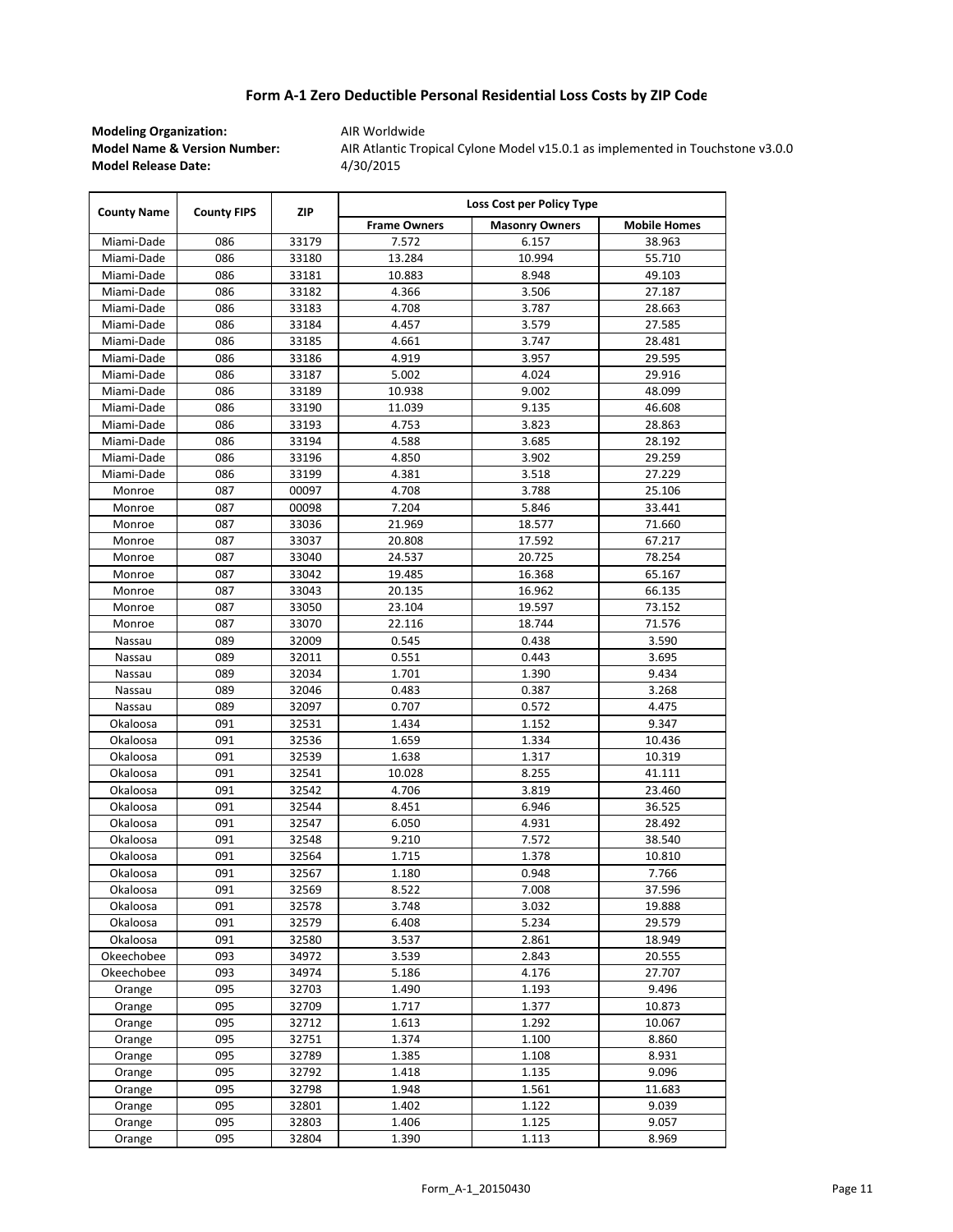**Modeling Organization:** AIR Worldwide **Model Release Date:** 4/30/2015

| <b>County Name</b> | <b>County FIPS</b> | <b>ZIP</b>     | Loss Cost per Policy Type |                       |                     |  |
|--------------------|--------------------|----------------|---------------------------|-----------------------|---------------------|--|
|                    |                    |                | <b>Frame Owners</b>       | <b>Masonry Owners</b> | <b>Mobile Homes</b> |  |
| Orange             | 095                | 32805          | 1.411                     | 1.129                 | 9.084               |  |
| Orange             | 095                | 32806          | 1.406                     | 1.125                 | 9.056               |  |
| Orange             | 095                | 32807          | 1.438                     | 1.151                 | 9.219               |  |
| Orange             | 095                | 32808          | 1.422                     | 1.138                 | 9.145               |  |
| Orange             | 095                | 32809          | 1.446                     | 1.157                 | 9.284               |  |
| Orange             | 095                | 32810          | 1.380                     | 1.104                 | 8.913               |  |
| Orange             | 095                | 32811          | 1.443                     | 1.155                 | 9.254               |  |
| Orange             | 095                | 32812          | 1.435                     | 1.148                 | 9.218               |  |
| Orange             | 095                | 32814          | 1.413                     | 1.131                 | 9.087               |  |
| Orange             | 095                | 32816          | 1.523                     | 1.220                 | 9.629               |  |
| Orange             | 095                | 32817          | 1.467                     | 1.175                 | 9.357               |  |
| Orange             | 095                | 32818          | 1.510                     | 1.209                 | 9.630               |  |
| Orange             | 095                | 32819          | 1.435                     | 1.148                 | 9.206               |  |
| Orange             | 095                | 32820          | 1.528                     | 1.224                 | 9.940               |  |
| Orange             | 095                | 32821          | 1.435                     | 1.149                 | 9.221               |  |
| Orange             | 095                | 32822          | 1.477                     | 1.182                 | 9.444               |  |
| Orange             | 095                | 32824          | 1.664                     | 1.332                 | 10.481              |  |
| Orange             | 095                | 32825          | 1.488                     | 1.191                 | 9.484               |  |
| Orange             | 095                | 32826          | 1.534                     | 1.229                 | 9.691               |  |
| Orange             | 095                | 32827          | 1.637                     | 1.311                 | 10.314              |  |
| Orange             | 095                | 32828          | 1.579                     | 1.264                 | 9.946               |  |
| Orange             | 095                | 32829          | 1.548                     | 1.239                 | 9.835               |  |
| Orange             | 095                | 32830          | 1.502                     | 1.203                 | 9.579               |  |
| Orange             | 095                | 32831          | 1.708                     | 1.368                 | 10.647              |  |
|                    | 095                | 32832          | 1.736                     | 1.391                 | 10.823              |  |
| Orange             | 095                |                | 1.645                     |                       |                     |  |
| Orange             | 095                | 32833          | 1.459                     | 1.318                 | 10.583              |  |
| Orange             |                    | 32835          |                           | 1.168                 | 9.336               |  |
| Orange             | 095<br>095         | 32836<br>32837 | 1.428<br>1.513            | 1.143<br>1.211        | 9.185<br>9.653      |  |
| Orange             |                    |                |                           |                       |                     |  |
| Orange             | 095<br>095         | 32839<br>34734 | 1.437<br>1.688            | 1.150<br>1.352        | 9.224               |  |
| Orange             |                    |                |                           |                       | 10.551              |  |
| Orange             | 095                | 34760          | 1.993                     | 1.597                 | 12.077              |  |
| Orange             | 095                | 34761          | 1.859                     | 1.489                 | 11.411              |  |
| Orange             | 095                | 34786<br>34787 | 1.556                     | 1.246                 | 9.865               |  |
| Orange             | 095                |                | 1.960                     | 1.571                 | 11.931              |  |
| Osceola            | 097                | 34739          | 2.483                     | 1.989                 | 15.311              |  |
| Osceola            | 097                | 34741          | 1.683                     | 1.347                 | 10.569              |  |
| Osceola            | 097                | 34743          | 1.921                     | 1.538                 | 11.836              |  |
| Osceola            | 097                | 34744          | 2.035                     | 1.630                 | 12.399              |  |
| Osceola            | 097                | 34746          | 1.811                     | 1.449                 | 11.288              |  |
| Osceola            | 097                | 34747          | 1.482                     | 1.187                 | 9.483               |  |
| Osceola            | 097                | 34758          | 1.873                     | 1.499                 | 11.690              |  |
| Osceola            | 097                | 34769          | 2.281                     | 1.830                 | 13.644              |  |
| Osceola            | 097                | 34771          | 2.048                     | 1.641                 | 12.514              |  |
| Osceola            | 097                | 34772          | 2.387                     | 1.913                 | 14.251              |  |
| Osceola            | 097                | 34773          | 2.251                     | 1.803                 | 13.954              |  |
| Palm Beach         | 099                | 00053          | 5.004                     | 4.023                 | 27.365              |  |
| Palm Beach         | 099                | 33401          | 11.772                    | 9.647                 | 48.239              |  |
| Palm Beach         | 099                | 33403          | 11.659                    | 9.554                 | 47.737              |  |
| Palm Beach         | 099                | 33404          | 12.177                    | 9.988                 | 49.161              |  |
| Palm Beach         | 099                | 33405          | 13.093                    | 10.769                | 51.667              |  |
| Palm Beach         | 099                | 33406          | 8.468                     | 6.885                 | 38.675              |  |
| Palm Beach         | 099                | 33407          | 10.239                    | 8.353                 | 43.968              |  |
| Palm Beach         | 099                | 33408          | 13.851                    | 11.418                | 53.521              |  |
| Palm Beach         | 099                | 33409          | 7.654                     | 6.209                 | 36.255              |  |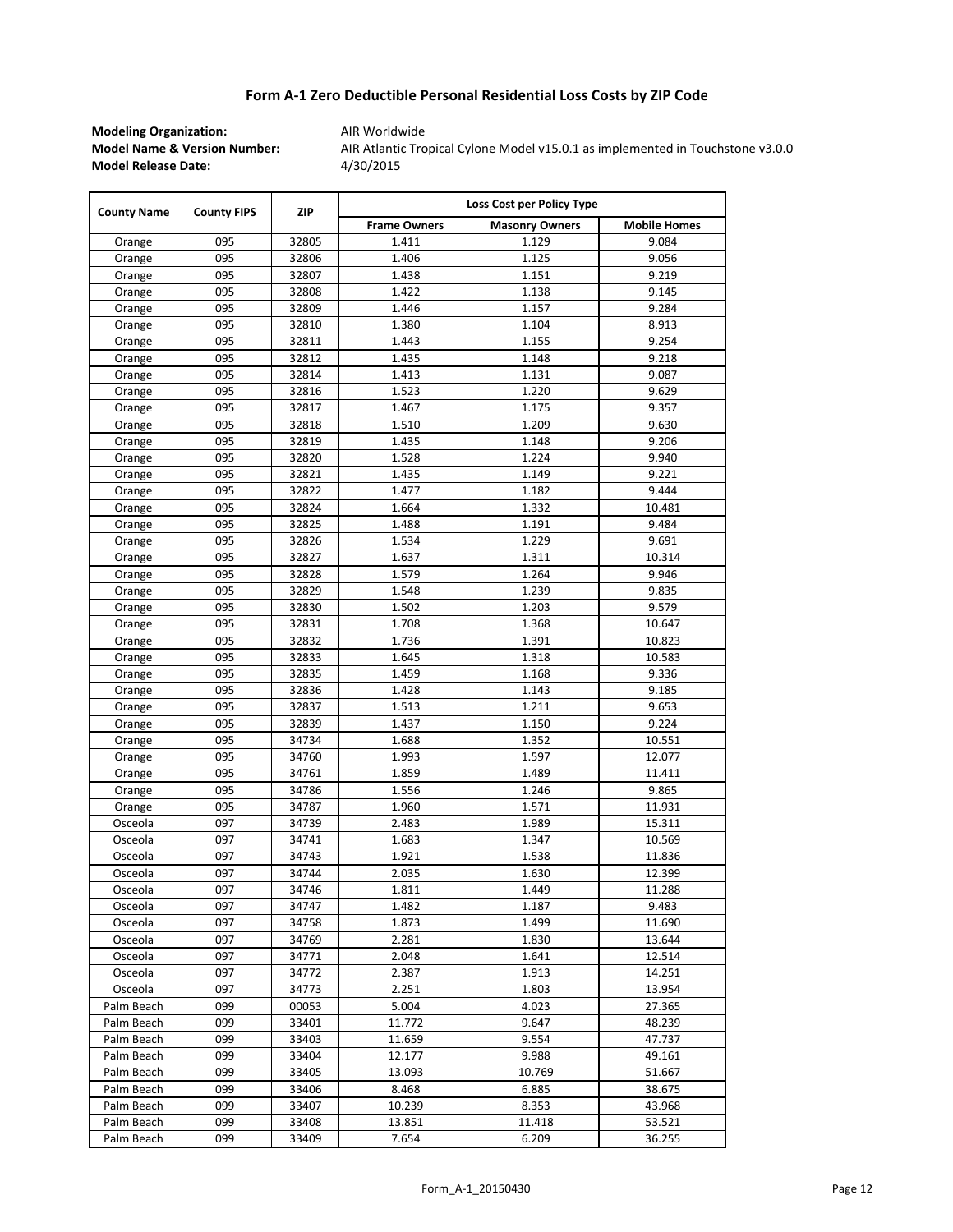**Modeling Organization:** AIR Worldwide **Model Release Date:** 4/30/2015

| <b>County Name</b> | <b>County FIPS</b> | ZIP   | Loss Cost per Policy Type |                       |                     |  |
|--------------------|--------------------|-------|---------------------------|-----------------------|---------------------|--|
|                    |                    |       | <b>Frame Owners</b>       | <b>Masonry Owners</b> | <b>Mobile Homes</b> |  |
| Palm Beach         | 099                | 33410 | 10.266                    | 8.394                 | 43.751              |  |
| Palm Beach         | 099                | 33411 | 4.521                     | 3.638                 | 25.038              |  |
| Palm Beach         | 099                | 33412 | 4.509                     | 3.629                 | 24.932              |  |
| Palm Beach         | 099                | 33413 | 4.833                     | 3.889                 | 26.239              |  |
| Palm Beach         | 099                | 33414 | 4.570                     | 3.677                 | 25.307              |  |
| Palm Beach         | 099                | 33415 | 5.594                     | 4.510                 | 29.161              |  |
| Palm Beach         | 099                | 33417 | 5.625                     | 4.538                 | 29.246              |  |
| Palm Beach         | 099                | 33418 | 5.864                     | 4.736                 | 29.971              |  |
| Palm Beach         | 099                | 33426 | 11.747                    | 9.651                 | 47.615              |  |
| Palm Beach         | 099                | 33428 | 4.860                     | 3.908                 | 26.363              |  |
| Palm Beach         | 099                | 33430 | 5.064                     | 4.069                 | 27.991              |  |
| Palm Beach         | 099                | 33431 | 12.773                    | 10.525                | 49.988              |  |
| Palm Beach         | 099                | 33432 | 14.943                    | 12.387                | 55.575              |  |
| Palm Beach         | 099                | 33433 | 5.989                     | 4.833                 | 30.573              |  |
| Palm Beach         | 099                | 33434 | 5.225                     | 4.207                 | 27.815              |  |
| Palm Beach         | 099                | 33435 | 14.448                    | 11.968                | 54.400              |  |
| Palm Beach         | 099                | 33436 | 8.554                     | 6.957                 | 38.975              |  |
| Palm Beach         | 099                | 33437 | 5.480                     | 4.414                 | 29.005              |  |
| Palm Beach         | 099                | 33438 | 8.842                     | 7.179                 | 41.836              |  |
| Palm Beach         | 099                | 33444 | 13.817                    | 11.421                | 52.683              |  |
| Palm Beach         | 099                | 33445 | 10.094                    | 8.250                 | 43.151              |  |
| Palm Beach         | 099                | 33446 | 5.119                     | 4.119                 | 27.560              |  |
| Palm Beach         | 099                | 33449 | 4.540                     | 3.650                 | 25.156              |  |
| Palm Beach         | 099                | 33458 | 8.658                     | 7.048                 | 38.926              |  |
| Palm Beach         | 099                | 33460 | 13.587                    | 11.196                | 52.811              |  |
| Palm Beach         | 099                | 33461 | 8.707                     | 7.076                 | 39.420              |  |
| Palm Beach         | 099                | 33462 | 11.996                    | 9.863                 | 48.253              |  |
| Palm Beach         | 099                | 33463 | 5.604                     | 4.513                 | 29.400              |  |
| Palm Beach         | 099                | 33467 | 4.637                     | 3.727                 | 25.656              |  |
| Palm Beach         | 099                | 33469 | 12.660                    | 10.412                | 50.205              |  |
| Palm Beach         | 099                | 33470 | 4.640                     | 3.733                 | 25.676              |  |
| Palm Beach         | 099                | 33472 | 4.903                     | 3.945                 | 26.744              |  |
| Palm Beach         | 099                | 33473 | 4.775                     | 3.841                 | 26.210              |  |
| Palm Beach         | 099                | 33476 | 9.287                     | 7.541                 | 43.508              |  |
| Palm Beach         | 099                | 33477 | 14.178                    | 11.710                | 54.363              |  |
| Palm Beach         | 099                | 33478 | 4.547                     | 3.657                 | 24.989              |  |
| Palm Beach         | 099                | 33480 | 14.693                    | 12.141                | 57.075              |  |
| Palm Beach         | 099                | 33483 | 15.437                    | 12.816                | 56.803              |  |
| Palm Beach         | 099                | 33484 | 6.718                     | 5.428                 | 33.235              |  |
| Palm Beach         | 099                | 33486 | 10.852                    | 8.899                 | 45.066              |  |
| Palm Beach         | 099                | 33487 | 14.205                    | 11.754                | 53.390              |  |
| Palm Beach         | 099                | 33493 | 5.095                     | 4.095                 | 28.037              |  |
| Palm Beach         | 099                | 33496 | 5.304                     | 4.271                 | 28.156              |  |
| Palm Beach         | 099                | 33498 | 4.907                     | 3.945                 | 26.618              |  |
| Pasco              | 101                | 33523 | 1.580                     | 1.270                 | 9.336               |  |
| Pasco              | 101                | 33525 | 1.796                     | 1.446                 | 10.365              |  |
| Pasco              | 101                | 33540 | 1.791                     | 1.439                 | 10.528              |  |
| Pasco              | 101                | 33541 | 1.847                     | 1.486                 | 10.743              |  |
| Pasco              | 101                | 33542 | 1.829                     | 1.471                 | 10.702              |  |
| Pasco              | 101                | 33543 | 1.782                     | 1.434                 | 10.574              |  |
| Pasco              | 101                | 33544 | 1.872                     | 1.509                 | 10.861              |  |
| Pasco              | 101                | 33545 | 1.871                     | 1.506                 | 10.643              |  |
| Pasco              | 101                | 33559 | 1.860                     | 1.501                 | 10.702              |  |
| Pasco              | 101                | 33576 | 1.875                     | 1.510                 | 10.584              |  |
| Pasco              | 101                | 34610 | 1.809                     | 1.459                 | 10.230              |  |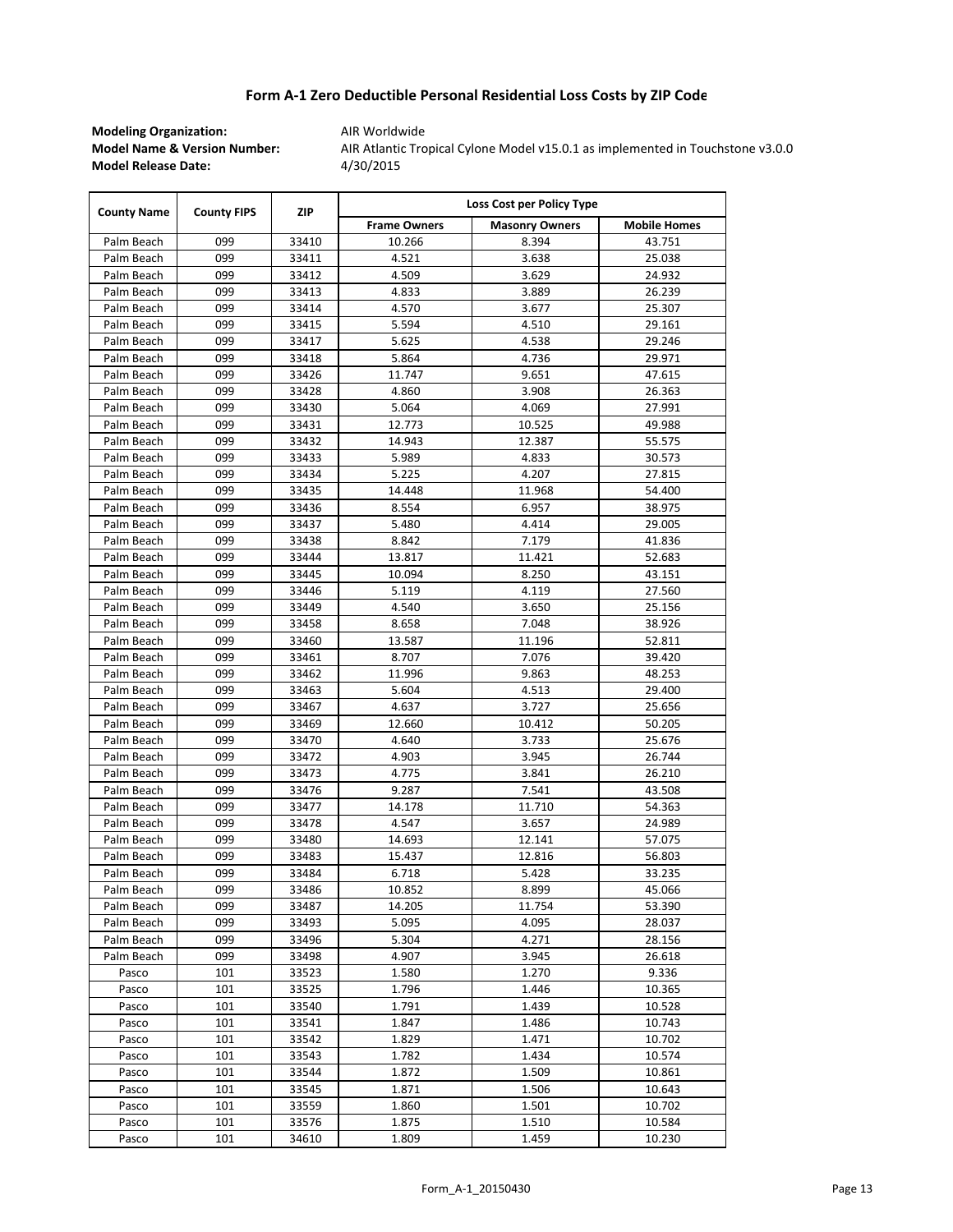**Modeling Organization:** AIR Worldwide **Model Release Date:** 4/30/2015

| <b>County Name</b> | <b>County FIPS</b> | <b>ZIP</b> | Loss Cost per Policy Type |                       |                     |  |
|--------------------|--------------------|------------|---------------------------|-----------------------|---------------------|--|
|                    |                    |            | <b>Frame Owners</b>       | <b>Masonry Owners</b> | <b>Mobile Homes</b> |  |
| Pasco              | 101                | 34637      | 1.912                     | 1.541                 | 10.772              |  |
| Pasco              | 101                | 34638      | 1.973                     | 1.595                 | 10.949              |  |
| Pasco              | 101                | 34639      | 1.900                     | 1.532                 | 10.865              |  |
| Pasco              | 101                | 34652      | 4.353                     | 3.566                 | 19.640              |  |
| Pasco              | 101                | 34653      | 3.208                     | 2.615                 | 15.779              |  |
| Pasco              | 101                | 34654      | 2.154                     | 1.741                 | 11.672              |  |
| Pasco              | 101                | 34655      | 2.201                     | 1.780                 | 11.992              |  |
| Pasco              | 101                | 34667      | 3.973                     | 3.246                 | 18.379              |  |
| Pasco              | 101                | 34668      | 3.975                     | 3.254                 | 18.164              |  |
| Pasco              | 101                | 34669      | 2.231                     | 1.805                 | 12.022              |  |
| Pasco              | 101                | 34690      | 3.599                     | 2.936                 | 17.204              |  |
| Pasco              | 101                | 34691      | 4.804                     | 3.979                 | 20.287              |  |
| Pinellas           | 103                | 33701      | 5.856                     | 4.819                 | 24.494              |  |
| Pinellas           | 103                | 33702      | 3.925                     | 3.199                 | 18.457              |  |
| Pinellas           | 103                | 33703      | 4.741                     | 3.905                 | 20.404              |  |
| Pinellas           | 103                | 33704      | 5.168                     | 4.242                 | 22.247              |  |
| Pinellas           | 103                | 33705      | 6.385                     | 5.260                 | 27.089              |  |
| Pinellas           | 103                | 33706      | 6.948                     | 5.774                 | 28.078              |  |
| Pinellas           | 103                | 33707      | 6.094                     | 5.041                 | 24.991              |  |
| Pinellas           | 103                | 33708      | 6.535                     | 5.415                 | 26.704              |  |
| Pinellas           | 103                | 33709      | 3.706                     | 3.027                 | 17.309              |  |
| Pinellas           | 103                | 33710      | 4.609                     | 3.787                 | 20.265              |  |
| Pinellas           | 103                | 33711      | 6.192                     | 5.135                 | 24.879              |  |
| Pinellas           | 103                | 33712      | 6.681                     | 5.513                 | 27.361              |  |
| Pinellas           | 103                | 33713      | 4.452                     | 3.642                 | 20.019              |  |
| Pinellas           | 103                | 33714      | 3.658                     | 2.977                 | 17.400              |  |
| Pinellas           | 103                | 33715      | 7.843                     | 6.543                 | 30.386              |  |
| Pinellas           | 103                | 33716      | 3.433                     | 2.801                 | 16.486              |  |
| Pinellas           | 103                | 33755      | 4.662                     | 3.836                 | 20.321              |  |
| Pinellas           | 103                | 33756      | 4.630                     | 3.807                 | 20.196              |  |
| Pinellas           | 103                | 33759      | 3.271                     | 2.663                 | 15.805              |  |
| Pinellas           | 103                | 33760      | 2.957                     | 2.396                 | 14.909              |  |
| Pinellas           | 103                | 33761      | 3.431                     | 2.800                 | 16.348              |  |
| Pinellas           | 103                | 33762      | 3.123                     | 2.532                 | 15.705              |  |
| Pinellas           | 103                | 33763      | 3.797                     | 3.105                 | 17.658              |  |
| Pinellas           | 103                | 33764      | 3.328                     | 2.708                 | 16.102              |  |
| Pinellas           | 103                | 33765      | 3.646                     | 2.976                 | 17.135              |  |
| Pinellas           | 103                | 33767      | 5.892                     | 4.906                 | 23.987              |  |
| Pinellas           | 103                | 33770      | 5.086                     | 4.192                 | 21.632              |  |
| Pinellas           | 103                | 33771      | 3.351                     | 2.728                 | 16.278              |  |
| Pinellas           | 103                | 33772      | 5.870                     | 4.852                 | 24.210              |  |
| Pinellas           | 103                | 33773      | 3.331                     | 2.712                 | 16.226              |  |
| Pinellas           | 103                | 33774      | 6.741                     | 5.587                 | 26.942              |  |
| Pinellas           | 103                | 33776      | 7.376                     | 6.124                 | 28.891              |  |
| Pinellas           | 103                | 33777      | 3.658                     | 2.987                 | 17.197              |  |
| Pinellas           | 103                | 33778      | 5.047                     | 4.155                 | 21.646              |  |
| Pinellas           | 103                | 33781      | 2.909                     | 2.359                 | 14.698              |  |
| Pinellas           | 103                | 33782      | 2.801                     | 2.268                 | 14.426              |  |
| Pinellas           | 103                | 33785      | 7.016                     | 5.848                 | 27.943              |  |
| Pinellas           | 103                | 33786      | 6.396                     | 5.328                 | 25.836              |  |
| Pinellas           | 103                | 34677      | 2.782                     | 2.260                 | 13.958              |  |
| Pinellas           | 103                | 34683      | 4.337                     | 3.564                 | 18.985              |  |
| Pinellas           | 103                | 34684      | 3.274                     | 2.671                 | 15.650              |  |
| Pinellas           | 103                | 34685      | 2.479                     | 2.011                 | 12.808              |  |
| Pinellas           | 103                | 34688      | 2.382                     | 1.928                 | 12.411              |  |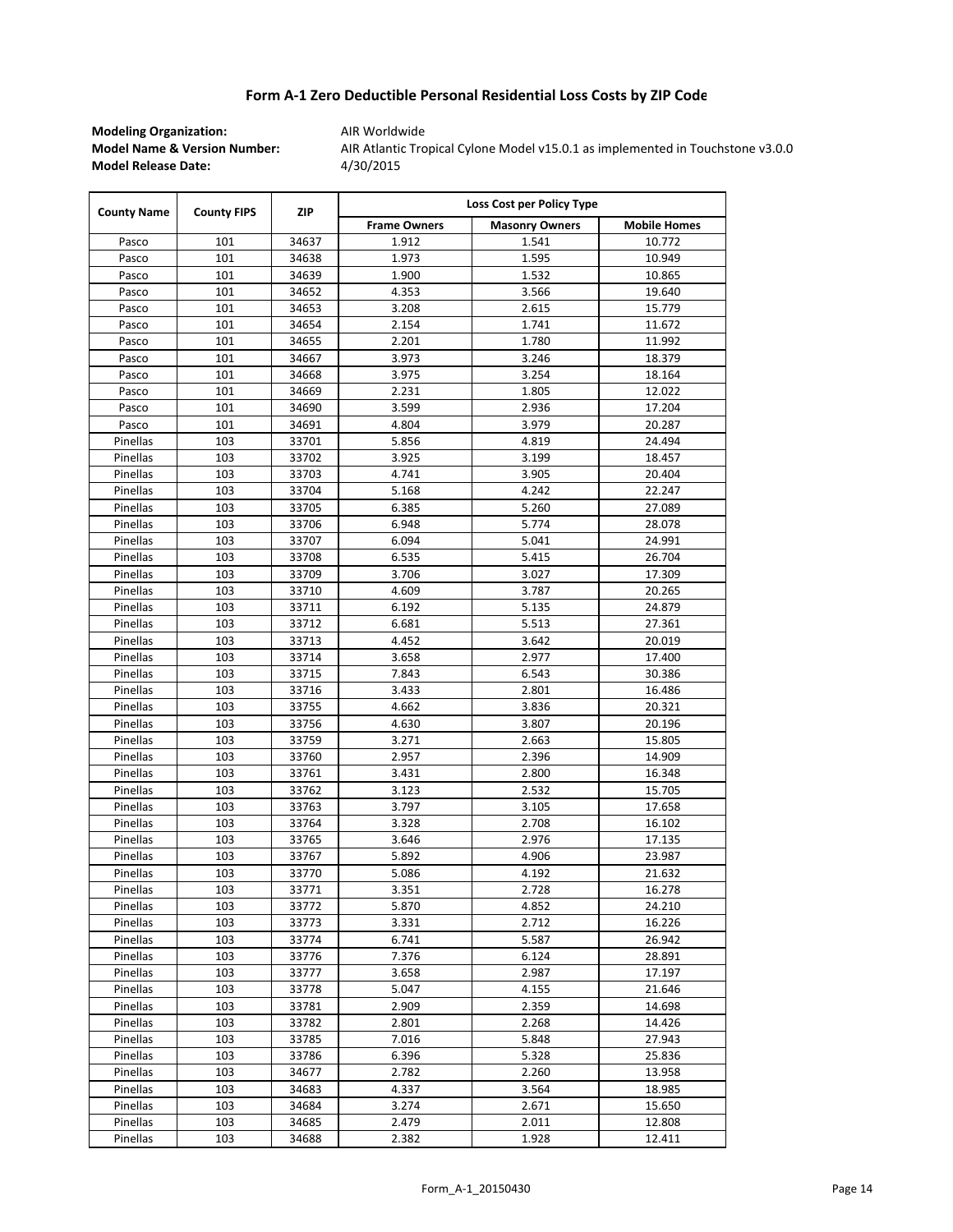**Modeling Organization:** AIR Worldwide **Model Release Date:** 4/30/2015

| <b>County Name</b> | <b>County FIPS</b> | <b>ZIP</b>     | Loss Cost per Policy Type |                       |                     |  |
|--------------------|--------------------|----------------|---------------------------|-----------------------|---------------------|--|
|                    |                    |                | <b>Frame Owners</b>       | <b>Masonry Owners</b> | <b>Mobile Homes</b> |  |
| Pinellas           | 103                | 34689          | 4.683                     | 3.851                 | 20.166              |  |
| Pinellas           | 103                | 34695          | 3.171                     | 2.583                 | 15.318              |  |
| Pinellas           | 103                | 34698          | 4.693                     | 3.861                 | 20.356              |  |
| Polk               | 105                | 33801          | 1.619                     | 1.296                 | 10.098              |  |
| Polk               | 105                | 33803          | 1.651                     | 1.322                 | 10.184              |  |
| Polk               | 105                | 33805          | 1.582                     | 1.267                 | 9.836               |  |
| Polk               | 105                | 33809          | 1.628                     | 1.305                 | 10.068              |  |
| Polk               | 105                | 33810          | 1.629                     | 1.307                 | 9.995               |  |
| Polk               | 105                | 33811          | 1.731                     | 1.387                 | 10.493              |  |
| Polk               | 105                | 33812          | 1.733                     | 1.388                 | 10.674              |  |
| Polk               | 105                | 33813          | 1.759                     | 1.410                 | 10.739              |  |
| Polk               | 105                | 33815          | 1.619                     | 1.297                 | 9.971               |  |
| Polk               | 105                | 33823          | 1.693                     | 1.356                 | 10.589              |  |
| Polk               | 105                | 33827          | 1.973                     | 1.580                 | 12.168              |  |
| Polk               | 105                | 33830          | 1.898                     | 1.520                 | 11.637              |  |
| Polk               | 105                | 33837          | 1.569                     | 1.256                 | 9.955               |  |
| Polk               | 105                | 33838          | 1.794                     | 1.436                 | 11.336              |  |
| Polk               | 105                | 33839          | 1.788                     | 1.431                 | 11.135              |  |
| Polk               | 105                | 33841          | 2.021                     | 1.619                 | 12.293              |  |
| Polk               | 105                | 33843          | 1.941                     | 1.555                 | 11.977              |  |
| Polk               | 105                | 33844          | 1.723                     | 1.379                 | 10.868              |  |
| Polk               | 105                | 33849          | 1.627                     | 1.304                 | 9.823               |  |
| Polk               | 105                | 33850          | 1.684                     | 1.349                 | 10.576              |  |
| Polk               | 105                | 33853          | 1.973                     | 1.580                 | 12.243              |  |
| Polk               | 105                | 33859          | 1.953                     | 1.564                 | 12.128              |  |
| Polk               | 105                | 33860          | 1.881                     | 1.508                 | 11.262              |  |
| Polk               | 105                | 33868          | 1.666                     | 1.336                 | 10.332              |  |
| Polk               | 105                | 33880          |                           | 1.453                 | 11.287              |  |
| Polk               | 105                | 33881          | 1.815<br>1.737            | 1.391                 | 10.903              |  |
| Polk               | 105                | 33884          | 1.823                     | 1.459                 | 11.445              |  |
| Polk               | 105                | 33896          | 1.509                     | 1.208                 | 9.621               |  |
|                    |                    |                |                           |                       |                     |  |
| Polk<br>Polk       | 105<br>105         | 33897          | 1.498                     | 1.200                 | 9.521               |  |
| Polk               | 105                | 33898          | 1.976                     | 1.581<br>1.465        | 12.294              |  |
|                    | 107                | 34759<br>32112 | 1.831<br>1.214            | 0.972                 | 11.493<br>7.747     |  |
| Putnam             |                    |                |                           |                       |                     |  |
| Putnam             | 107                | 32131          | 0.905                     | 0.725                 | 6.038               |  |
| Putnam             | 107                | 32139          | 1.287                     | 1.031                 | 8.089               |  |
| Putnam             | 107                | 32140          | 0.791                     | 0.634                 | 5.110               |  |
| Putnam             | 107                | 32148          | 0.810<br>0.886            | 0.649                 | 5.286               |  |
| Putnam             | 107                | 32177          |                           | 0.710                 | 5.787               |  |
| Putnam             | 107                | 32181          | 1.023                     | 0.819                 | 6.663               |  |
| Putnam             | 107                | 32187          | 0.932                     | 0.747                 | 6.260               |  |
| Putnam             | 107                | 32189          | 0.927                     | 0.742                 | 6.068               |  |
| Putnam             | 107                | 32193          | 0.890                     | 0.713                 | 5.894               |  |
| Putnam             | 107                | 32640          | 0.838                     | 0.673                 | 5.395               |  |
| Putnam             | 107                | 32666          | 0.829                     | 0.665                 | 5.347               |  |
| St. Johns          | 109                | 32033          | 0.976                     | 0.788                 | 6.329               |  |
| St. Johns          | 109                | 32080          | 3.050                     | 2.475                 | 16.113              |  |
| St. Johns          | 109                | 32081          | 1.161                     | 0.939                 | 7.259               |  |
| St. Johns          | 109                | 32082          | 2.310                     | 1.878                 | 12.411              |  |
| St. Johns          | 109                | 32084          | 1.868                     | 1.511                 | 10.826              |  |
| St. Johns          | 109                | 32086          | 1.784                     | 1.442                 | 10.505              |  |
| St. Johns          | 109                | 32092          | 0.895                     | 0.722                 | 5.784               |  |
| St. Johns          | 109                | 32095          | 1.694                     | 1.372                 | 10.014              |  |
| St. Johns          | 109                | 32145          | 0.908                     | 0.728                 | 6.150               |  |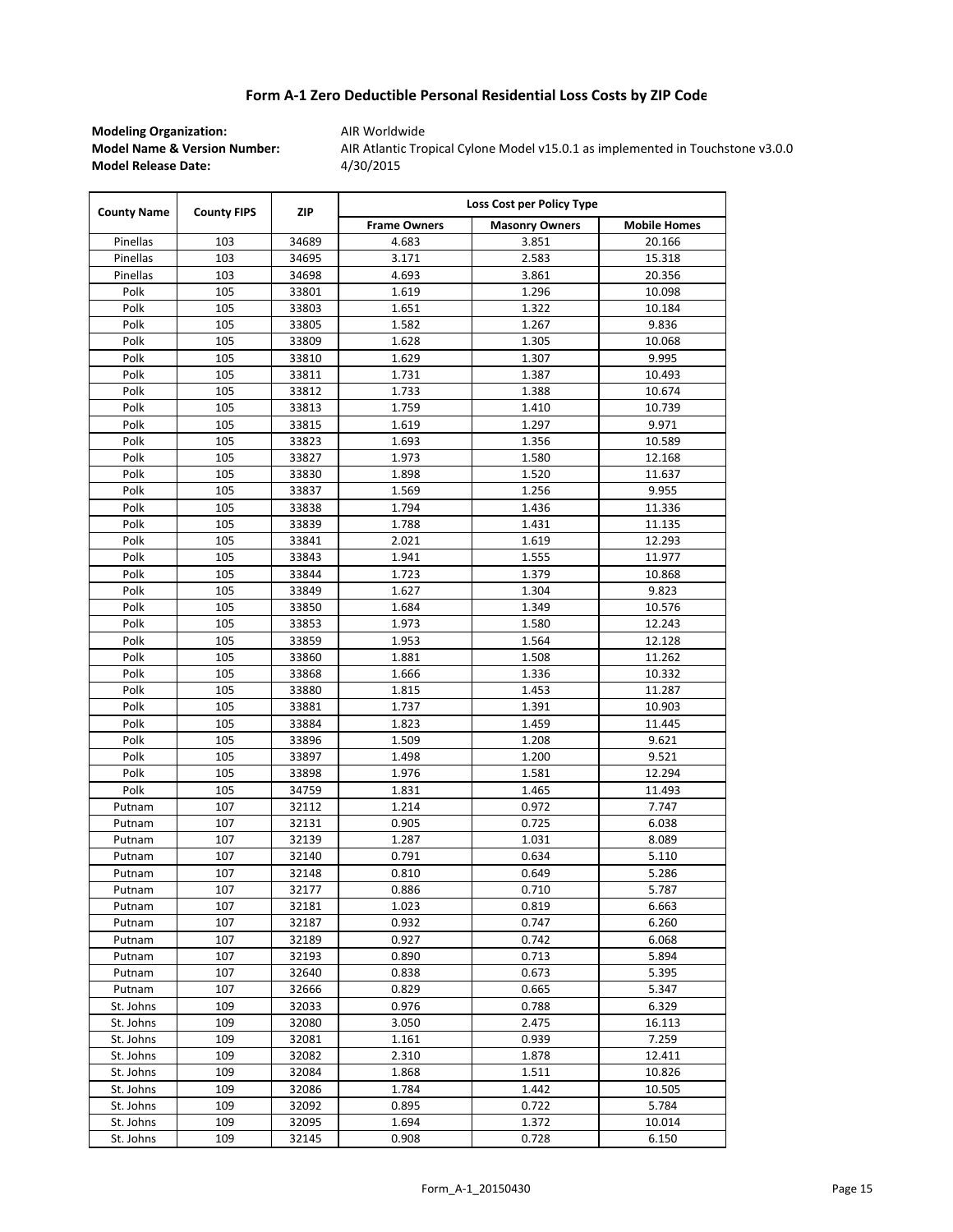**Modeling Organization:** AIR Worldwide **Model Release Date:** 4/30/2015

| <b>County Name</b>   | <b>County FIPS</b> | <b>ZIP</b>     | Loss Cost per Policy Type |                       |                     |  |
|----------------------|--------------------|----------------|---------------------------|-----------------------|---------------------|--|
|                      |                    |                | <b>Frame Owners</b>       | <b>Masonry Owners</b> | <b>Mobile Homes</b> |  |
| St. Johns            | 109                | 32259          | 0.938                     | 0.757                 | 5.955               |  |
| St. Lucie            | 111                | 34945          | 4.391                     | 3.535                 | 24.330              |  |
| St. Lucie            | 111                | 34946          | 8.001                     | 6.524                 | 37.139              |  |
| St. Lucie            | 111                | 34947          | 6.537                     | 5.306                 | 32.414              |  |
| St. Lucie            | 111                | 34949          | 12.214                    | 10.082                | 50.555              |  |
| St. Lucie            | 111                | 34950          | 8.281                     | 6.755                 | 38.097              |  |
| St. Lucie            | 111                | 34951          | 5.704                     | 4.615                 | 29.232              |  |
| St. Lucie            | 111                | 34952          | 7.404                     | 6.025                 | 35.240              |  |
| St. Lucie            | 111                | 34953          | 4.288                     | 3.452                 | 24.272              |  |
| St. Lucie            | 111                | 34981          | 5.870                     | 4.753                 | 30.041              |  |
| St. Lucie            | 111                | 34982          | 7.964                     | 6.494                 | 36.972              |  |
| St. Lucie            | 111                | 34983          | 5.053                     | 4.083                 | 26.977              |  |
| St. Lucie            | 111                | 34984          | 4.666                     | 3.763                 | 25.597              |  |
| St. Lucie            | 111                | 34986          | 4.329                     | 3.486                 | 24.240              |  |
| St. Lucie            | 111                | 34987          | 4.324                     | 3.480                 | 24.475              |  |
| St. Lucie            | 111                | 34988          | 4.151                     | 3.341                 | 23.754              |  |
| Santa Rosa           | 113                | 32561          | 11.939                    | 9.830                 | 49.867              |  |
| Santa Rosa           | 113                | 32563          | 10.068                    | 8.256                 | 43.243              |  |
| Santa Rosa           | 113                | 32565          | 1.529                     | 1.229                 | 10.012              |  |
| Santa Rosa           | 113                | 32566          | 7.869                     | 6.446                 | 35.129              |  |
| Santa Rosa           | 113                | 32570          | 2.101                     | 1.688                 | 13.105              |  |
| Santa Rosa           | 113                | 32571          | 2.416                     | 1.943                 | 14.731              |  |
| Santa Rosa           | 113                | 32583          | 2.476                     | 1.990                 | 15.034              |  |
| Sarasota             | 115                | 34223          | 5.913                     | 4.856                 | 25.439              |  |
| Sarasota             | 115                | 34228          | 7.222                     | 6.038                 | 28.001              |  |
|                      |                    | 34229          | 5.905                     | 4.843                 | 25.178              |  |
| Sarasota             | 115                |                | 5.573                     | 4.584                 |                     |  |
| Sarasota             | 115                | 34231          |                           |                       | 23.817              |  |
| Sarasota             | 115<br>115         | 34232<br>34233 | 2.756<br>3.232            | 2.226<br>2.618        | 14.442<br>16.264    |  |
| Sarasota             |                    |                |                           |                       |                     |  |
| Sarasota<br>Sarasota | 115<br>115         | 34234<br>34235 | 3.958<br>2.606            | 3.234<br>2.103        | 18.326<br>13.743    |  |
|                      |                    |                |                           |                       |                     |  |
| Sarasota             | 115                | 34236          | 5.011                     | 4.132                 | 21.830              |  |
| Sarasota             | 115                | 34237          | 3.649                     | 2.974                 | 17.505              |  |
| Sarasota             | 115                | 34238          | 4.321                     | 3.525                 | 20.085              |  |
| Sarasota             | 115                | 34239          | 4.474                     | 3.676                 | 20.128              |  |
| Sarasota             | 115                | 34240          | 2.209                     | 1.776                 | 12.407              |  |
| Sarasota             | 115                | 34241          | 2.253                     | 1.811                 | 12.618              |  |
| Sarasota             | 115                | 34242          | 6.894                     | 5.734                 | 27.383              |  |
| Sarasota             | 115                | 34275          | 5.124                     | 4.189                 | 22.863              |  |
| Sarasota             | 115                | 34285          | 5.736                     | 4.698                 | 24.820              |  |
| Sarasota             | 115                | 34286          | 2.117                     | 1.699                 | 12.224              |  |
| Sarasota             | 115                | 34287          | 2.193                     | 1.765                 | 12.386              |  |
| Sarasota             | 115                | 34288          | 2.160                     | 1.732                 | 12.577              |  |
| Sarasota             | 115                | 34289          | 2.089                     | 1.675                 | 12.258              |  |
| Sarasota             | 115                | 34291          | 2.094                     | 1.684                 | 11.997              |  |
| Sarasota             | 115                | 34292          | 3.123                     | 2.527                 | 16.124              |  |
| Sarasota             | 115                | 34293          | 4.962                     | 4.049                 | 22.490              |  |
| Seminole             | 117                | 32701          | 1.362                     | 1.090                 | 8.791               |  |
| Seminole             | 117                | 32707          | 1.436                     | 1.150                 | 9.165               |  |
| Seminole             | 117                | 32708          | 1.467                     | 1.175                 | 9.305               |  |
| Seminole             | 117                | 32714          | 1.341                     | 1.073                 | 8.683               |  |
| Seminole             | 117                | 32730          | 1.398                     | 1.119                 | 8.977               |  |
| Seminole             | 117                | 32732          | 1.564                     | 1.253                 | 10.068              |  |
| Seminole             | 117                | 32746          | 1.406                     | 1.126                 | 8.954               |  |
| Seminole             | 117                | 32750          | 1.379                     | 1.104                 | 8.857               |  |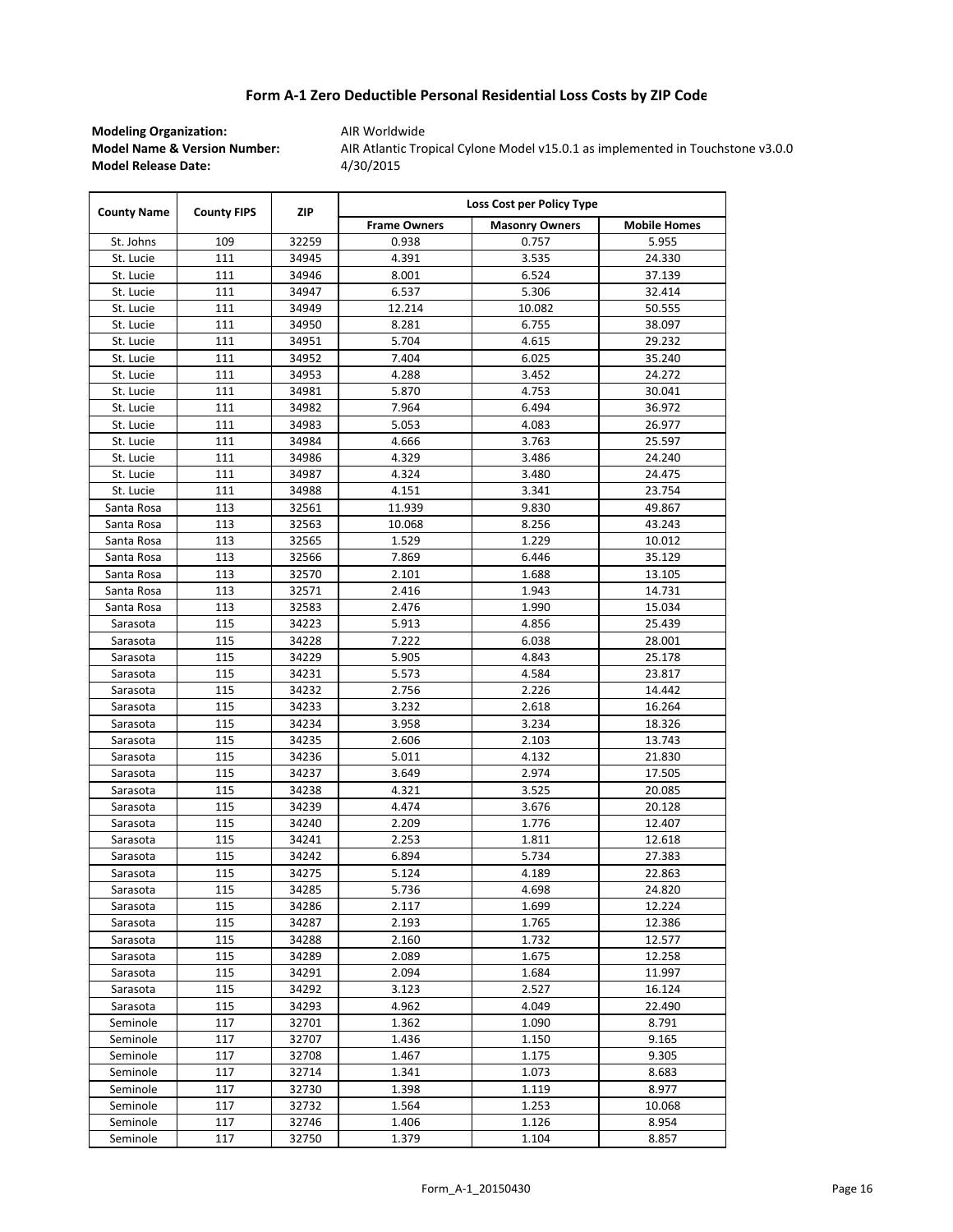**Modeling Organization:** AIR Worldwide<br> **Model Name & Version Number:** AIR Atlantic Tro **Model Release Date:** 4/30/2015

AIR Atlantic Tropical Cylone Model v15.0.1 as implemented in Touchstone v3.0.0

| <b>County Name</b> | <b>County FIPS</b> | <b>ZIP</b>     | Loss Cost per Policy Type |                       |                     |  |
|--------------------|--------------------|----------------|---------------------------|-----------------------|---------------------|--|
|                    |                    |                | <b>Frame Owners</b>       | <b>Masonry Owners</b> | <b>Mobile Homes</b> |  |
| Seminole           | 117                | 32765          | 1.537                     | 1.232                 | 9.677               |  |
| Seminole           | 117                | 32766          | 1.558                     | 1.248                 | 10.052              |  |
| Seminole           | 117                | 32771          | 1.425                     | 1.141                 | 9.033               |  |
| Seminole           | 117                | 32773          | 1.544                     | 1.237                 | 9.690               |  |
| Seminole           | 117                | 32779          | 1.313                     | 1.051                 | 8.501               |  |
| Sumter             | 119                | 32162          | 1.328                     | 1.063                 | 8.302               |  |
| Sumter             | 119                | 33513          | 1.507                     | 1.211                 | 8.959               |  |
| Sumter             | 119                | 33514          | 1.542                     | 1.235                 | 9.417               |  |
| Sumter             | 119                | 33538          | 1.434                     | 1.151                 | 8.629               |  |
| Sumter             | 119                | 33585          | 1.532                     | 1.231                 | 9.208               |  |
| Sumter             | 119                | 33597          | 1.378                     | 1.106                 | 8.409               |  |
| Sumter             | 119                | 34484          | 1.304                     | 1.046                 | 8.083               |  |
| Sumter             | 119                | 34785          | 1.410                     | 1.129                 | 8.689               |  |
| Suwannee           | 121                | 32008          | 0.785                     | 0.632                 | 4.881               |  |
| Suwannee           | 121                | 32060          | 0.629                     | 0.505                 | 4.118               |  |
| Suwannee           | 121                | 32062          | 0.707                     | 0.568                 | 4.507               |  |
| Suwannee           | 121                | 32064          | 0.609                     | 0.489                 | 4.007               |  |
| Suwannee           | 121                | 32071          | 0.754                     | 0.606                 | 4.750               |  |
| Suwannee           | 121                | 32094          | 0.653                     | 0.524                 | 4.236               |  |
| Taylor             | 123                | 32347          | 0.743                     | 0.597                 | 4.820               |  |
| Taylor             | 123                | 32348          | 0.841                     | 0.677                 | 5.303               |  |
| Taylor             | 123                | 32356          | 0.876                     | 0.706                 | 5.387               |  |
| Taylor             | 123                | 32359          | 1.529                     | 1.239                 | 8.471               |  |
| Union              | 125                | 32054          | 0.662                     | 0.531                 | 4.332               |  |
| Union              | 125                | 32083          | 0.620                     | 0.497                 | 4.056               |  |
| Volusia            |                    |                |                           | 2.099                 | 14.993              |  |
|                    | 127                | 32114          | 2.609                     |                       |                     |  |
| Volusia<br>Volusia | 127                | 32117          | 2.629                     | 2.116                 | 15.021              |  |
|                    | 127<br>127         | 32118<br>32119 | 3.745<br>2.644            | 3.032<br>2.128        | 20.105<br>15.109    |  |
| Volusia            |                    |                |                           |                       |                     |  |
| Volusia            | 127<br>127         | 32124<br>32127 | 1.138                     | 0.912<br>2.312        | 7.698<br>15.893     |  |
| Volusia            |                    |                | 2.868                     |                       |                     |  |
| Volusia            | 127                | 32128          | 1.417                     | 1.135                 | 9.262               |  |
| Volusia            | 127                | 32129          | 2.200                     | 1.767                 | 13.096              |  |
| Volusia            | 127                | 32130          | 1.072                     | 0.858                 | 7.409               |  |
| Volusia            | 127                | 32132          | 2.999                     | 2.421                 | 16.292              |  |
| Volusia            | 127                | 32141          | 3.098                     | 2.505                 | 16.782              |  |
| Volusia            | 127                | 32168          | 2.011                     | 1.617                 | 12.102              |  |
| Volusia            | 127                | 32169          | 4.442                     | 3.614                 | 21.872              |  |
| Volusia            | 127                | 32174          | 1.994                     | 1.600                 | 12.177              |  |
| Volusia            | 127                | 32176          | 3.638                     | 2.944                 | 19.509              |  |
| Volusia            | 127                | 32180          | 1.156                     | 0.926                 | 7.653               |  |
| Volusia            | 127                | 32190          | 1.344                     | 1.077                 | 8.657               |  |
| Volusia            | 127                | 32713          | 1.342                     | 1.074                 | 8.746               |  |
| Volusia            | 127                | 32720          | 1.118                     | 0.895                 | 7.687               |  |
| Volusia            | 127                | 32724          | 1.122                     | 0.899                 | 7.701               |  |
| Volusia            | 127                | 32725          | 1.357                     | 1.087                 | 9.100               |  |
| Volusia            | 127                | 32738          | 1.323                     | 1.060                 | 8.891               |  |
| Volusia            | 127                | 32744          | 1.199                     | 0.960                 | 8.152               |  |
| Volusia            | 127                | 32759          | 3.336                     | 2.699                 | 17.942              |  |
| Volusia            | 127                | 32763          | 1.233                     | 0.988                 | 8.388               |  |
| Volusia            | 127                | 32764          | 1.416                     | 1.135                 | 9.400               |  |
| Wakulla            | 129                | 32327          | 1.087                     | 0.876                 | 6.540               |  |
| Wakulla            | 129                | 32346          | 3.473                     | 2.842                 | 16.276              |  |
| Wakulla            | 129                | 32355          | 1.681                     | 1.358                 | 9.324               |  |
| Wakulla            | 129                | 32358          | 1.376                     | 1.108                 | 8.179               |  |